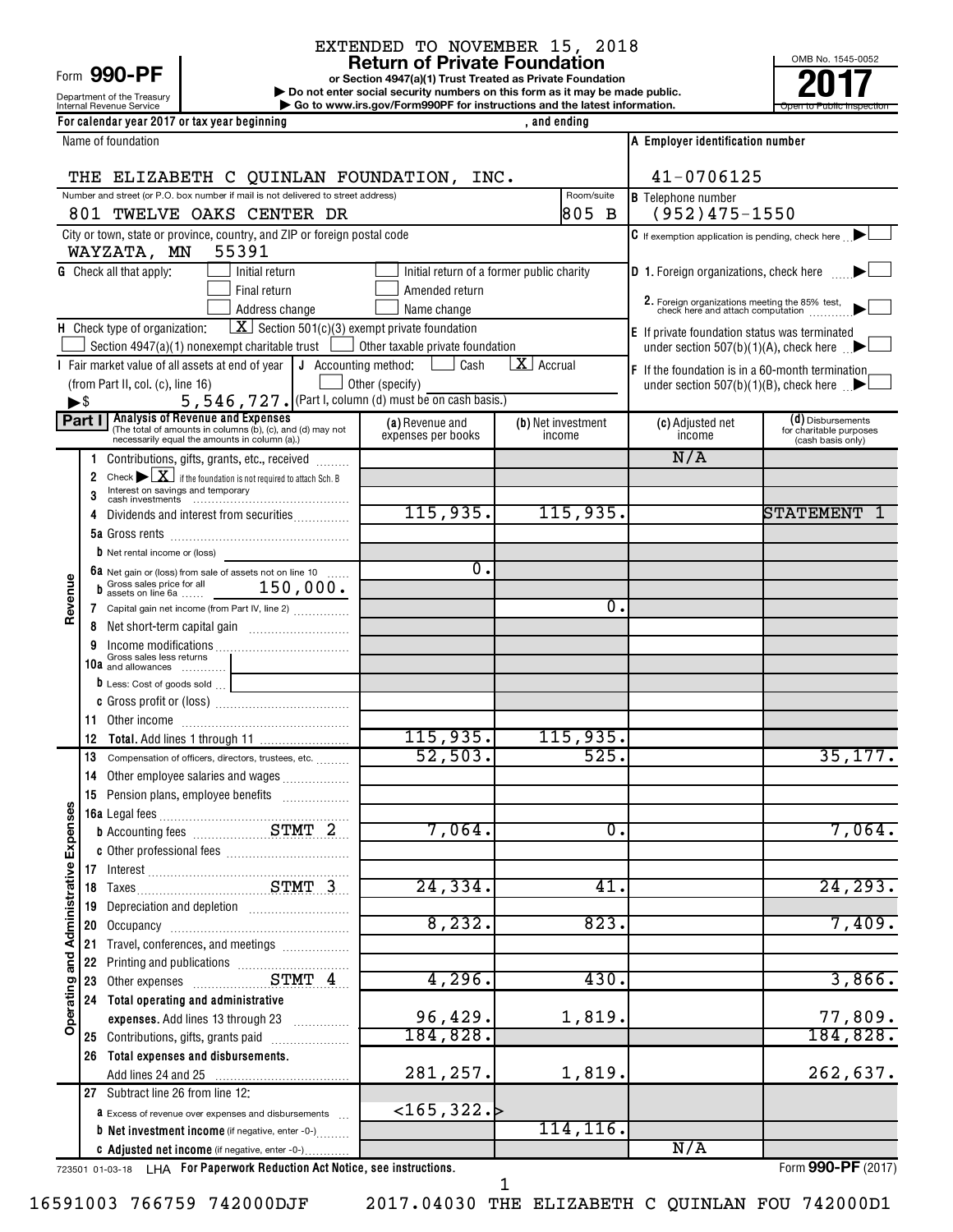|                             |          | THE ELIZABETH C QUINLAN FOUNDATION, INC.<br>Form 990-PF (2017)                                                                                                                                                                 |                   |                 | 41-0706125<br>Page 2  |
|-----------------------------|----------|--------------------------------------------------------------------------------------------------------------------------------------------------------------------------------------------------------------------------------|-------------------|-----------------|-----------------------|
|                             | Part II  | <b>Balance Sheets</b> Attached schedules and amounts in the description                                                                                                                                                        | Beginning of year |                 | End of year           |
|                             |          | column should be for end-of-year amounts only.                                                                                                                                                                                 | (a) Book Value    | (b) Book Value  | (c) Fair Market Value |
|                             |          | 1 Cash - non-interest-bearing                                                                                                                                                                                                  | 100.              | 100.            | 100.                  |
|                             |          | 2 Savings and temporary cash investments                                                                                                                                                                                       | 231,428.          | 77,747.         | 77,747.               |
|                             |          | 3,451.<br>3 Accounts receivable $\blacktriangleright$                                                                                                                                                                          |                   |                 |                       |
|                             |          | Less: allowance for doubtful accounts $\blacktriangleright$                                                                                                                                                                    | 2,799.            | 3,451.          | 3,451.                |
|                             |          | 4 Pledges receivable $\blacktriangleright$                                                                                                                                                                                     |                   |                 |                       |
|                             |          | Less: allowance for doubtful accounts $\blacktriangleright$                                                                                                                                                                    |                   |                 |                       |
|                             |          |                                                                                                                                                                                                                                |                   |                 |                       |
|                             |          | 6 Receivables due from officers, directors, trustees, and other                                                                                                                                                                |                   |                 |                       |
|                             |          |                                                                                                                                                                                                                                |                   |                 |                       |
|                             |          |                                                                                                                                                                                                                                |                   |                 |                       |
|                             |          |                                                                                                                                                                                                                                |                   |                 |                       |
|                             |          | Less: allowance for doubtful accounts                                                                                                                                                                                          |                   |                 |                       |
| Assets                      |          |                                                                                                                                                                                                                                |                   |                 |                       |
|                             |          |                                                                                                                                                                                                                                | 7,736.            | 2,281.          | 2,281.                |
|                             |          | 10a Investments - U.S. and state government obligations STMT 5                                                                                                                                                                 | 51,648.           | 212, 362.       | 212, 362.             |
|                             |          |                                                                                                                                                                                                                                | 262, 188.         | 272, 384.       | 272, 384.             |
|                             |          |                                                                                                                                                                                                                                |                   |                 |                       |
|                             |          |                                                                                                                                                                                                                                |                   |                 |                       |
|                             |          |                                                                                                                                                                                                                                |                   |                 |                       |
|                             |          |                                                                                                                                                                                                                                |                   |                 |                       |
|                             | 13       |                                                                                                                                                                                                                                | 4,432,069.        | 4,977,787.      | 4,977,787.            |
|                             |          | 14 Land, buildings, and equipment: basis                                                                                                                                                                                       |                   |                 |                       |
|                             |          |                                                                                                                                                                                                                                |                   |                 |                       |
|                             |          | 15 Other assets (describe > SECURITY DEPOSIT                                                                                                                                                                                   | 615.              | 615.            | 615.                  |
|                             |          | 16 Total assets (to be completed by all filers - see the                                                                                                                                                                       |                   |                 |                       |
|                             |          |                                                                                                                                                                                                                                | 4,988,583.        | [5, 546, 727.]  | 5,546,727.            |
|                             |          |                                                                                                                                                                                                                                | 1,971.            | 3,972.          |                       |
|                             |          |                                                                                                                                                                                                                                |                   |                 |                       |
|                             | 18       |                                                                                                                                                                                                                                |                   |                 |                       |
|                             | 19       | Deferred revenue information and contain an area of the contained revenue in the contained and contained and contained and contained and contained and contained and contained and contained and contained and contained and c |                   |                 |                       |
|                             | 20       | Loans from officers, directors, trustees, and other disqualified persons                                                                                                                                                       |                   |                 |                       |
| Liabilities                 | 21       |                                                                                                                                                                                                                                |                   |                 |                       |
|                             |          | 22 Other liabilities (describe > DEFERRED TAX                                                                                                                                                                                  | 4,700.            | 19,500.         |                       |
|                             |          |                                                                                                                                                                                                                                |                   |                 |                       |
|                             |          | 23 Total liabilities (add lines 17 through 22)                                                                                                                                                                                 | 6,671.            | 23, 472.        |                       |
|                             |          | Foundations that follow SFAS 117, check here $\Box$                                                                                                                                                                            |                   |                 |                       |
|                             |          | and complete lines 24 through 26, and lines 30 and 31.                                                                                                                                                                         |                   |                 |                       |
|                             | 24       | Unrestricted                                                                                                                                                                                                                   | 4, 169, 723.      | 4,711,066.      |                       |
|                             | 25       |                                                                                                                                                                                                                                |                   |                 |                       |
| Net Assets or Fund Balances |          |                                                                                                                                                                                                                                | 812,189.          | 812, 189.       |                       |
|                             |          | Foundations that do not follow SFAS 117, check here $\Box \blacktriangleright$ $\Box$                                                                                                                                          |                   |                 |                       |
|                             |          | and complete lines 27 through 31.                                                                                                                                                                                              |                   |                 |                       |
|                             |          | 27 Capital stock, trust principal, or current funds                                                                                                                                                                            |                   |                 |                       |
|                             |          | 28 Paid-in or capital surplus, or land, bldg., and equipment fund <i></i>                                                                                                                                                      |                   |                 |                       |
|                             | 29       | Retained earnings, accumulated income, endowment, or other funds                                                                                                                                                               |                   |                 |                       |
|                             | 30       |                                                                                                                                                                                                                                | 4,981,912.        | 5,523,255.      |                       |
|                             |          |                                                                                                                                                                                                                                |                   |                 |                       |
|                             | 31       | Total liabilities and net assets/fund balances                                                                                                                                                                                 | 4,988,583.        | 5,546,727.      |                       |
|                             |          | Analysis of Changes in Net Assets or Fund Balances                                                                                                                                                                             |                   |                 |                       |
|                             | Part III |                                                                                                                                                                                                                                |                   |                 |                       |
|                             |          | 1 Total net assets or fund balances at beginning of year - Part II, column (a), line 30                                                                                                                                        |                   |                 |                       |
|                             |          | (must agree with end-of-year figure reported on prior year's return)                                                                                                                                                           |                   | 1               | 4,981,912.            |
|                             |          | 2 Enter amount from Part I, line 27a                                                                                                                                                                                           | $\overline{2}$    | $<$ 165, 322. > |                       |
| 3                           |          |                                                                                                                                                                                                                                |                   | 3               | 706,665.              |
|                             |          | 4 Add lines 1, 2, and 3                                                                                                                                                                                                        |                   | 4               | 5,523,255.            |
|                             |          | 5 Decreases not included in line 2 (itemize) $\blacktriangleright$                                                                                                                                                             |                   | 5               | О.                    |
|                             |          |                                                                                                                                                                                                                                |                   | $6\phantom{a}$  | 5,523,255.            |

Form **990-PF** (2017)

2

16591003 766759 742000DJF 2017.04030 THE ELIZABETH C QUINLAN FOU 742000D1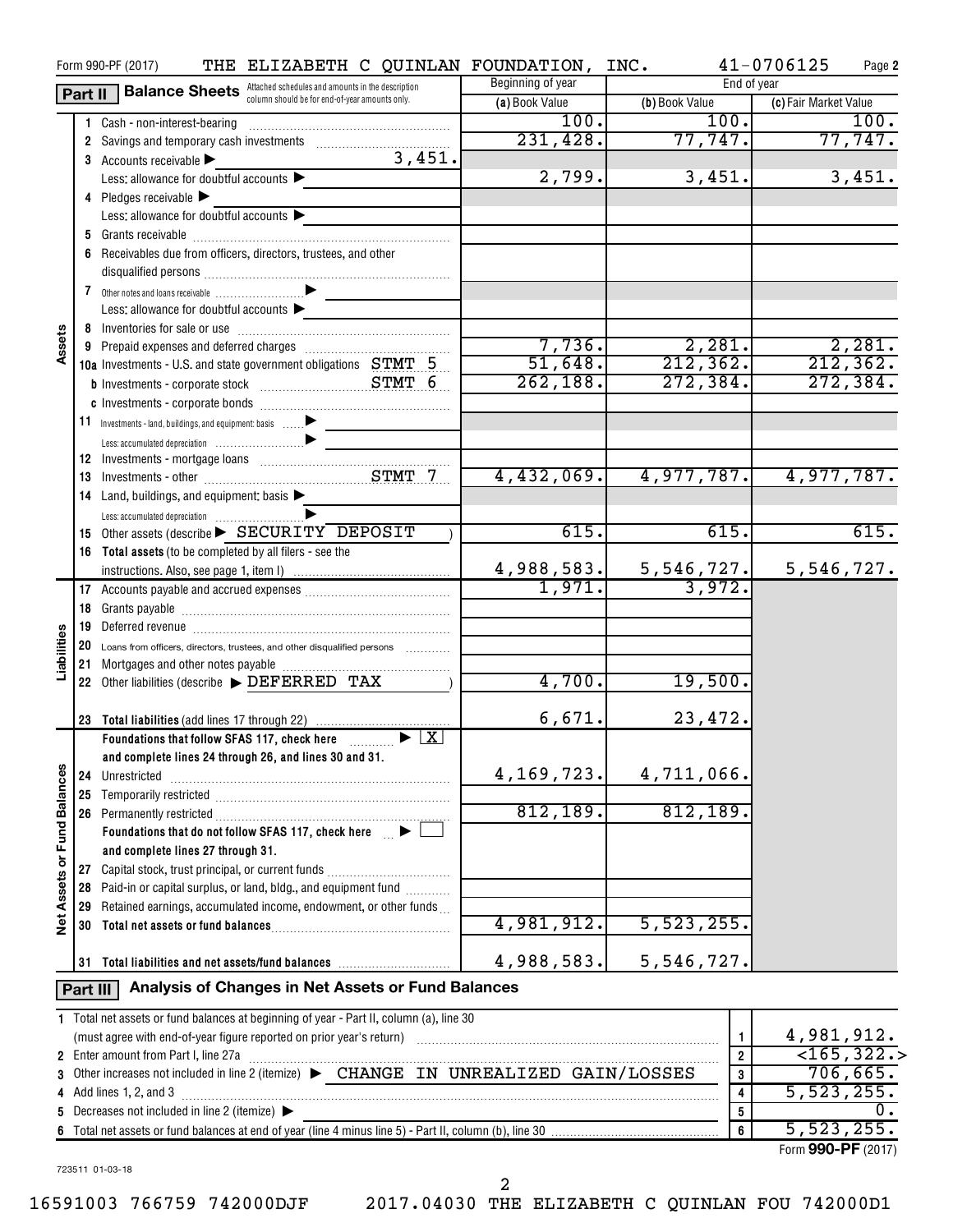| Form 990-PF (2017)                                                                                                                                                                                                                                                    | THE ELIZABETH C QUINLAN FOUNDATION, INC.                                                                                                     |           |                                                 |                                                         |                         |                                                                  | 41-0706125         |                                                             | Page 3           |
|-----------------------------------------------------------------------------------------------------------------------------------------------------------------------------------------------------------------------------------------------------------------------|----------------------------------------------------------------------------------------------------------------------------------------------|-----------|-------------------------------------------------|---------------------------------------------------------|-------------------------|------------------------------------------------------------------|--------------------|-------------------------------------------------------------|------------------|
| Part IV                                                                                                                                                                                                                                                               | <b>Capital Gains and Losses for Tax on Investment Income</b>                                                                                 |           |                                                 |                                                         |                         |                                                                  |                    |                                                             |                  |
|                                                                                                                                                                                                                                                                       | (a) List and describe the kind(s) of property sold (for example, real estate,<br>2-story brick warehouse; or common stock, 200 shs. MLC Co.) |           |                                                 | (b) How acquired<br>P - Purchase<br><b>D</b> - Donation |                         | (c) Date acquired<br>(mo., day, yr.)                             |                    | (d) Date sold<br>(mo., day, yr.)                            |                  |
| 1a ALLY BANK UT CD                                                                                                                                                                                                                                                    | Ρ                                                                                                                                            |           |                                                 |                                                         |                         | 05/16/14                                                         |                    | 05/22/17                                                    |                  |
| <b>b GE CAPITAL BANK UT</b>                                                                                                                                                                                                                                           | CD                                                                                                                                           |           |                                                 |                                                         | $\overline{\texttt{P}}$ | 05/16/14                                                         |                    | 05/23/17                                                    |                  |
| GOLDMAN SACHS BANK NY CD<br>c                                                                                                                                                                                                                                         |                                                                                                                                              |           |                                                 |                                                         | $\overline{\mathtt{P}}$ | 05/16/14                                                         |                    | 05/22/17                                                    |                  |
| d                                                                                                                                                                                                                                                                     |                                                                                                                                              |           |                                                 |                                                         |                         |                                                                  |                    |                                                             |                  |
| e                                                                                                                                                                                                                                                                     |                                                                                                                                              |           |                                                 |                                                         |                         |                                                                  |                    |                                                             |                  |
| (e) Gross sales price                                                                                                                                                                                                                                                 | (f) Depreciation allowed<br>(or allowable)                                                                                                   |           | (g) Cost or other basis<br>plus expense of sale |                                                         |                         | $((e)$ plus $(f)$ minus $(g))$                                   | (h) Gain or (loss) |                                                             |                  |
| 50,000.<br>а                                                                                                                                                                                                                                                          |                                                                                                                                              |           | 50,000.                                         |                                                         |                         |                                                                  |                    |                                                             | 0.               |
| 50,000.<br>b                                                                                                                                                                                                                                                          |                                                                                                                                              |           | 50,000.                                         |                                                         |                         |                                                                  |                    |                                                             | $\overline{0}$ . |
| 50,000.<br>C                                                                                                                                                                                                                                                          |                                                                                                                                              |           | 50,000.                                         |                                                         |                         |                                                                  |                    |                                                             | $\overline{0}$ . |
| $\mathsf d$<br>e                                                                                                                                                                                                                                                      |                                                                                                                                              |           |                                                 |                                                         |                         |                                                                  |                    |                                                             |                  |
| Complete only for assets showing gain in column (h) and owned by the foundation on 12/31/69.                                                                                                                                                                          |                                                                                                                                              |           |                                                 |                                                         |                         | (I) Gains (Col. (h) gain minus                                   |                    |                                                             |                  |
| (i) FMV as of 12/31/69                                                                                                                                                                                                                                                | (j) Adjusted basis<br>as of 12/31/69                                                                                                         |           | (k) Excess of col. (i)<br>over col. (j), if any |                                                         |                         | col. (k), but not less than $-0$ -) or<br>Losses (from col. (h)) |                    |                                                             |                  |
| а                                                                                                                                                                                                                                                                     |                                                                                                                                              |           |                                                 |                                                         |                         |                                                                  |                    |                                                             | $0$ .            |
| b                                                                                                                                                                                                                                                                     |                                                                                                                                              |           |                                                 |                                                         |                         |                                                                  |                    |                                                             | $\overline{0}$ . |
| C                                                                                                                                                                                                                                                                     |                                                                                                                                              |           |                                                 |                                                         |                         |                                                                  |                    |                                                             | $\overline{0}$ . |
| d                                                                                                                                                                                                                                                                     |                                                                                                                                              |           |                                                 |                                                         |                         |                                                                  |                    |                                                             |                  |
| e                                                                                                                                                                                                                                                                     |                                                                                                                                              |           |                                                 |                                                         |                         |                                                                  |                    |                                                             |                  |
|                                                                                                                                                                                                                                                                       | If gain, also enter in Part I, line 7<br>If (loss), enter -0- in Part I, line 7                                                              |           |                                                 |                                                         |                         |                                                                  |                    |                                                             |                  |
| 2 Capital gain net income or (net capital loss)                                                                                                                                                                                                                       |                                                                                                                                              |           |                                                 | $\overline{2}$                                          |                         |                                                                  |                    |                                                             | $0$ .            |
| 3 Net short-term capital gain or (loss) as defined in sections 1222(5) and (6):                                                                                                                                                                                       |                                                                                                                                              |           |                                                 |                                                         |                         |                                                                  |                    |                                                             |                  |
| If gain, also enter in Part I, line 8, column (c).                                                                                                                                                                                                                    |                                                                                                                                              |           |                                                 | 3                                                       |                         |                                                                  | N/A                |                                                             |                  |
| Part V   Qualification Under Section 4940(e) for Reduced Tax on Net Investment Income                                                                                                                                                                                 |                                                                                                                                              |           |                                                 |                                                         |                         |                                                                  |                    |                                                             |                  |
| If section 4940(d)(2) applies, leave this part blank.<br>Was the foundation liable for the section 4942 tax on the distributable amount of any year in the base period?<br>If "Yes," the foundation doesn't qualify under section 4940(e). Do not complete this part. |                                                                                                                                              |           |                                                 |                                                         |                         |                                                                  |                    |                                                             | Yes $X$ No       |
| 1 Enter the appropriate amount in each column for each year; see the instructions before making any entries.                                                                                                                                                          |                                                                                                                                              |           |                                                 |                                                         |                         |                                                                  |                    |                                                             |                  |
| (a)<br>Base periód years<br>Calendar year (or tax year beginning in)                                                                                                                                                                                                  | (b)<br>Adjusted qualifying distributions                                                                                                     |           | Net value of noncharitable-use assets           | (c)                                                     |                         |                                                                  |                    | (d)<br>Distribution ratio<br>(col. (b) divided by col. (c)) |                  |
| 2016                                                                                                                                                                                                                                                                  |                                                                                                                                              | 236,758.  |                                                 |                                                         | 4,860,359.              |                                                                  |                    |                                                             | .048712          |
| 2015                                                                                                                                                                                                                                                                  |                                                                                                                                              | 270, 273. |                                                 |                                                         | 5,076,927.              |                                                                  |                    |                                                             | .053236          |
| 2014                                                                                                                                                                                                                                                                  |                                                                                                                                              | 255,045.  |                                                 |                                                         | 5, 163, 436.            |                                                                  |                    |                                                             | .049394          |
| 2013                                                                                                                                                                                                                                                                  |                                                                                                                                              | 252,846.  |                                                 |                                                         | 4,953,169.              |                                                                  |                    |                                                             | .051047          |
| 2012                                                                                                                                                                                                                                                                  |                                                                                                                                              | 237,218.  |                                                 |                                                         | 4,634,875.              |                                                                  |                    |                                                             | .051181          |
|                                                                                                                                                                                                                                                                       |                                                                                                                                              |           |                                                 |                                                         |                         | $\overline{\mathbf{2}}$                                          |                    |                                                             | .253570          |
| 3 Average distribution ratio for the 5-year base period - divide the total on line 2 by 5.0, or by the number of years                                                                                                                                                |                                                                                                                                              |           |                                                 |                                                         |                         |                                                                  |                    |                                                             |                  |
|                                                                                                                                                                                                                                                                       |                                                                                                                                              |           |                                                 |                                                         |                         | 3                                                                |                    |                                                             | .050714          |
| 4 Enter the net value of noncharitable-use assets for 2017 from Part X, line 5 [11] manufacture in the net value of noncharitable-use assets for 2017 from Part X, line 5                                                                                             |                                                                                                                                              |           |                                                 |                                                         |                         | 4                                                                |                    | 5, 297, 612.                                                |                  |
|                                                                                                                                                                                                                                                                       |                                                                                                                                              |           |                                                 |                                                         |                         | 5                                                                |                    |                                                             | 268,663.         |
|                                                                                                                                                                                                                                                                       |                                                                                                                                              |           |                                                 |                                                         | 6                       |                                                                  |                    | 1,141.                                                      |                  |
|                                                                                                                                                                                                                                                                       |                                                                                                                                              |           |                                                 |                                                         |                         |                                                                  |                    |                                                             |                  |
| 7 Add lines 5 and 6                                                                                                                                                                                                                                                   |                                                                                                                                              |           |                                                 |                                                         |                         | 7                                                                |                    |                                                             | 269,804.         |
| If line 8 is equal to or greater than line 7, check the box in Part VI, line 1b, and complete that part using a 1% tax rate.                                                                                                                                          |                                                                                                                                              |           |                                                 |                                                         |                         | 8                                                                |                    |                                                             | 262,637.         |
| See the Part VI instructions.                                                                                                                                                                                                                                         |                                                                                                                                              |           |                                                 |                                                         |                         |                                                                  |                    |                                                             |                  |
| 723521 01-03-18                                                                                                                                                                                                                                                       |                                                                                                                                              |           | 3                                               |                                                         |                         |                                                                  |                    | Form 990-PF (2017)                                          |                  |

16591003 766759 742000DJF 2017.04030 THE ELIZABETH C QUINLAN FOU 742000D1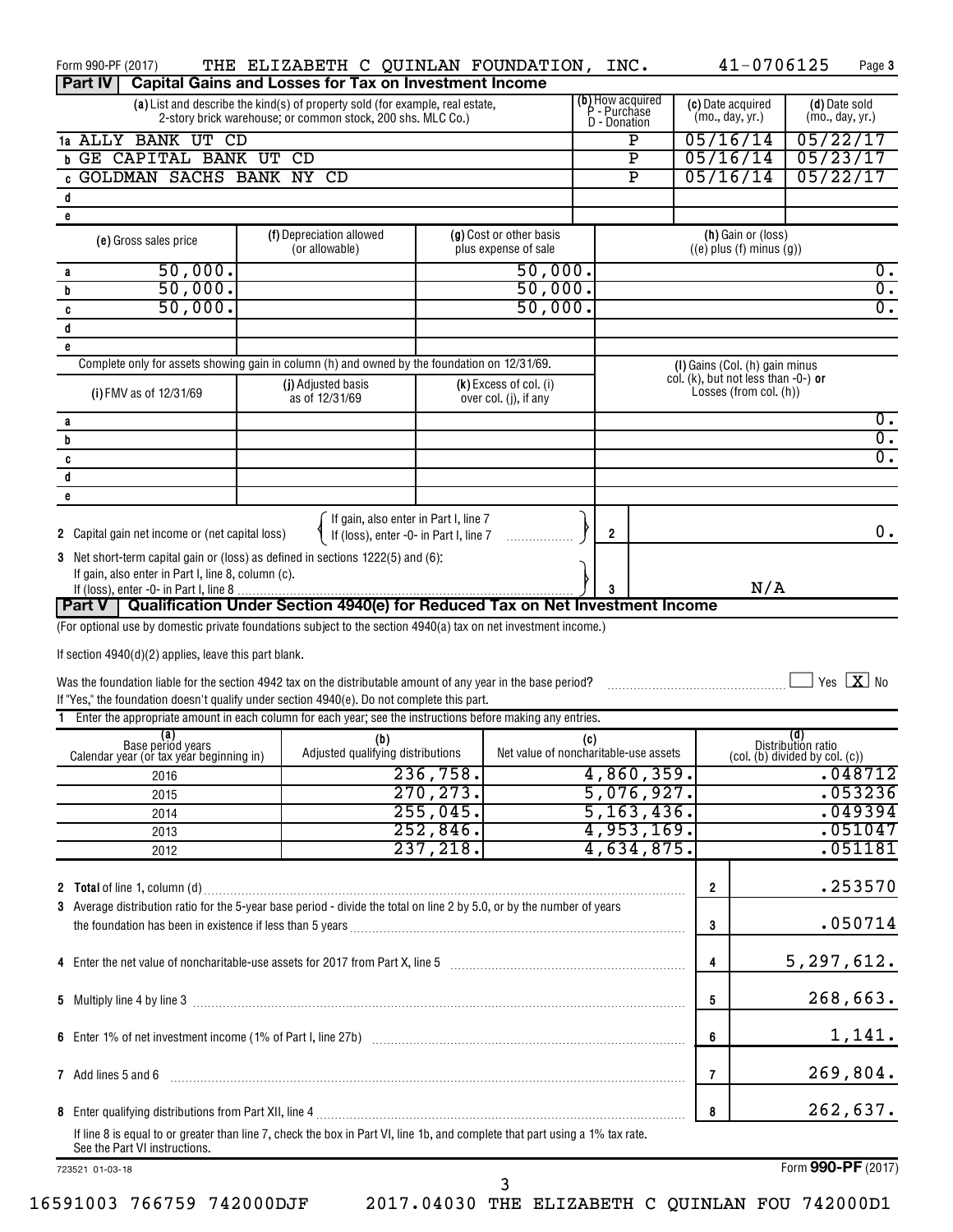| 41-0706125<br>THE ELIZABETH C QUINLAN FOUNDATION, INC.<br>Form 990-PF (2017)                                                                                                                                                        |                          |                       | Page 4                       |
|-------------------------------------------------------------------------------------------------------------------------------------------------------------------------------------------------------------------------------------|--------------------------|-----------------------|------------------------------|
| Part VI<br>Excise Tax Based on Investment Income (Section 4940(a), 4940(b), 4940(e), or 4948 - see instructions)                                                                                                                    |                          |                       |                              |
| 1a Exempt operating foundations described in section $4940(d)(2)$ , check here $\blacktriangleright$ and enter "N/A" on line 1.                                                                                                     |                          |                       |                              |
|                                                                                                                                                                                                                                     |                          |                       |                              |
| <b>b</b> Domestic foundations that meet the section 4940(e) requirements in Part V, check here $\blacktriangleright$ $\Box$ and enter 1%<br>1.                                                                                      |                          |                       | 2,282.                       |
| of Part I, line 27b $\ldots$                                                                                                                                                                                                        |                          |                       |                              |
| c All other domestic foundations enter 2% of line 27b. Exempt foreign organizations, enter 4% of Part I, line 12, col. (b).                                                                                                         |                          |                       |                              |
| $\overline{2}$<br>Tax under section 511 (domestic section 4947(a)(1) trusts and taxable foundations only; others, enter -0-) <i>massessesses</i>                                                                                    |                          |                       | 0.                           |
| 3<br>Add lines 1 and 2<br>3                                                                                                                                                                                                         |                          |                       | 2,282.                       |
| $\overline{\mathbf{4}}$<br>4                                                                                                                                                                                                        |                          |                       |                              |
| 5                                                                                                                                                                                                                                   |                          |                       | 2,282.                       |
| Credits/Payments:<br>6<br>4,563.                                                                                                                                                                                                    |                          |                       |                              |
| 6а<br>a 2017 estimated tax payments and 2016 overpayment credited to 2017 [11, 12, 13, 13, 13, 13, 13, 13, 13, 13, 1<br>0<br>6b                                                                                                     |                          |                       |                              |
| $\overline{0}$ .<br>6c                                                                                                                                                                                                              |                          |                       |                              |
| Ω.<br>6d                                                                                                                                                                                                                            |                          |                       |                              |
| 7 Total credits and payments. Add lines 6a through 6d [11] [12] Martin Martin Martin Martin Martin Martin Martin Martin Martin Martin Martin Martin Martin Martin Martin Martin Martin Martin Martin Martin Martin Martin Mart<br>7 |                          |                       | 4,563.                       |
| 8<br>Enter any <b>penalty</b> for underpayment of estimated tax. Check here <b>Fig. 1</b> if Form 2220 is attached <i>mummummummum</i><br>8                                                                                         |                          |                       | $\overline{0}$ .             |
| 9<br>9                                                                                                                                                                                                                              |                          |                       |                              |
| 10<br>Overpayment. If line 7 is more than the total of lines 5 and 8, enter the amount overpaid manufactured and S,<br>10                                                                                                           |                          |                       | 2,281.                       |
| $2,281.$ Refunded $\blacktriangleright$<br>11<br>11 Enter the amount of line 10 to be: Credited to 2018 estimated tax >                                                                                                             |                          |                       | 0.                           |
| Part VII-A   Statements Regarding Activities                                                                                                                                                                                        |                          |                       |                              |
| 1a During the tax year, did the foundation attempt to influence any national, state, or local legislation or did it participate or intervene in                                                                                     |                          |                       | Yes No                       |
|                                                                                                                                                                                                                                     | 1a                       |                       | $\overline{\mathbf{X}}$      |
| b Did it spend more than \$100 during the year (either directly or indirectly) for political purposes? See the instructions for the definition                                                                                      | 1b                       |                       | $\overline{\mathbf{X}}$      |
| If the answer is "Yes" to 1a or 1b, attach a detailed description of the activities and copies of any materials published or                                                                                                        |                          |                       |                              |
| distributed by the foundation in connection with the activities.                                                                                                                                                                    |                          |                       |                              |
|                                                                                                                                                                                                                                     | 1c                       |                       | x                            |
| d Enter the amount (if any) of tax on political expenditures (section 4955) imposed during the year:                                                                                                                                |                          |                       |                              |
| 0.                                                                                                                                                                                                                                  |                          |                       |                              |
| e Enter the reimbursement (if any) paid by the foundation during the year for political expenditure tax imposed on foundation                                                                                                       |                          |                       |                              |
| $0$ .<br>managers. $\triangleright$ \$                                                                                                                                                                                              |                          |                       |                              |
| 2 Has the foundation engaged in any activities that have not previously been reported to the IRS? [[[[[[[[[[[ [ [ [ [ [ [ [ ] [ ]]]]]                                                                                               | $\overline{2}$           |                       | x                            |
| If "Yes," attach a detailed description of the activities.                                                                                                                                                                          |                          |                       |                              |
| 3 Has the foundation made any changes, not previously reported to the IRS, in its governing instrument, articles of incorporation, or                                                                                               |                          |                       | x                            |
|                                                                                                                                                                                                                                     | 3<br>4a                  |                       | $\overline{\mathtt{x}}$      |
|                                                                                                                                                                                                                                     | 4b                       |                       |                              |
|                                                                                                                                                                                                                                     | 5                        |                       | $\overline{\textbf{X}}$      |
| If "Yes," attach the statement required by General Instruction T.                                                                                                                                                                   |                          |                       |                              |
| 6 Are the requirements of section 508(e) (relating to sections 4941 through 4945) satisfied either:                                                                                                                                 |                          |                       |                              |
| • By language in the governing instrument, or                                                                                                                                                                                       |                          |                       |                              |
| · By state legislation that effectively amends the governing instrument so that no mandatory directions that conflict with the state law                                                                                            |                          |                       |                              |
|                                                                                                                                                                                                                                     | 6                        | X                     |                              |
| 7                                                                                                                                                                                                                                   | $\overline{7}$           | $\overline{\text{X}}$ |                              |
|                                                                                                                                                                                                                                     |                          |                       |                              |
| 8a Enter the states to which the foundation reports or with which it is registered. See instructions.                                                                                                                               |                          |                       |                              |
| MN                                                                                                                                                                                                                                  |                          |                       |                              |
| b If the answer is "Yes" to line 7, has the foundation furnished a copy of Form 990-PF to the Attorney General (or designate)                                                                                                       |                          |                       |                              |
| of each state as required by General Instruction G? If "No," attach explanation manufactured as required by General Instruction G? If "No," attach explanation manufactured as a set of the state of the state of the state of      | 8b                       | х                     |                              |
| Is the foundation claiming status as a private operating foundation within the meaning of section 4942(j)(3) or 4942(j)(5) for calendar<br>9                                                                                        |                          |                       |                              |
|                                                                                                                                                                                                                                     | 9                        |                       | х<br>$\overline{\mathtt{x}}$ |
| 10                                                                                                                                                                                                                                  | 10<br>Form 990-PF (2017) |                       |                              |
|                                                                                                                                                                                                                                     |                          |                       |                              |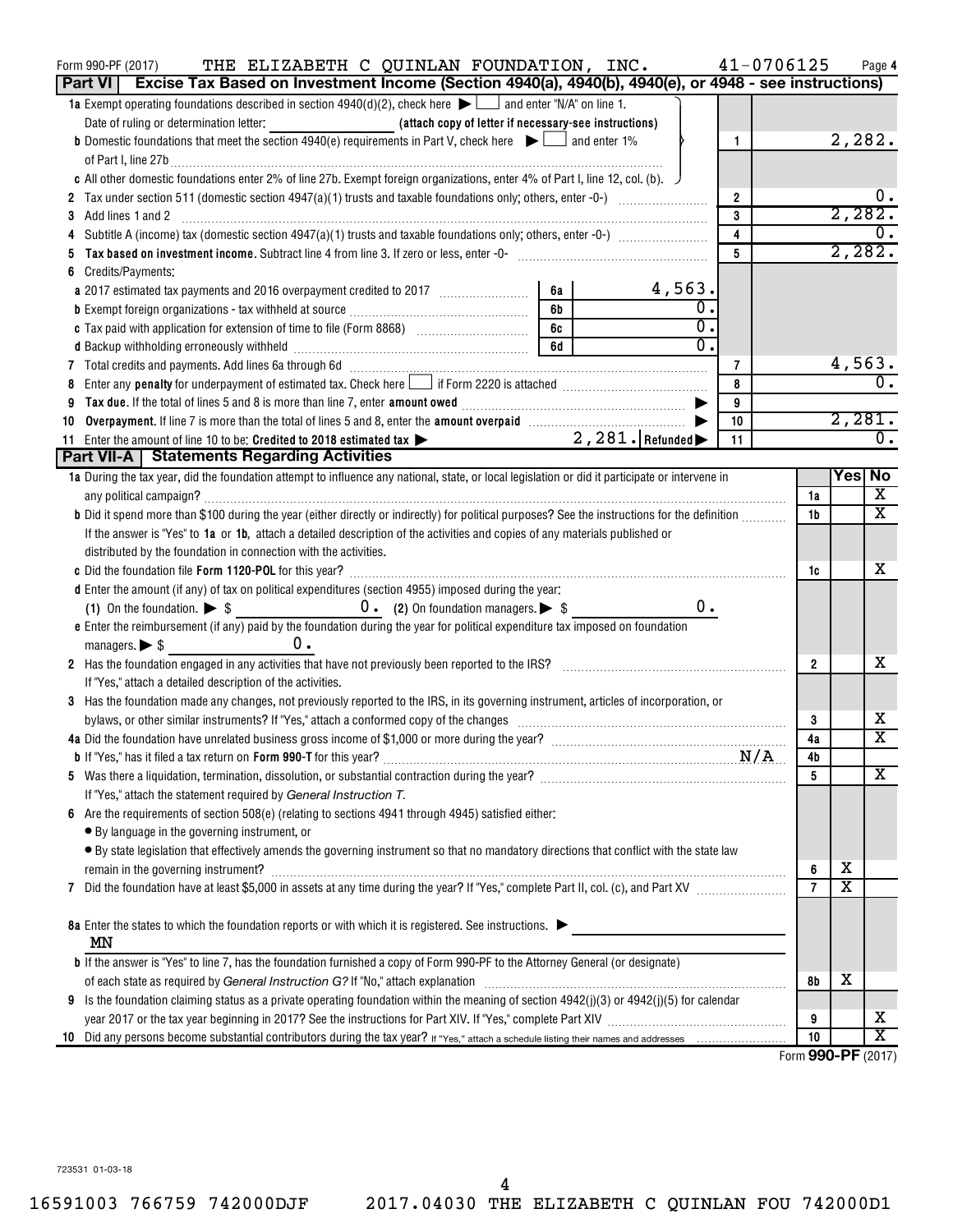| THE ELIZABETH C QUINLAN FOUNDATION, INC.<br>Form 990-PF (2017)                                                                                                      | 41-0706125         |                         | Page 5                  |
|---------------------------------------------------------------------------------------------------------------------------------------------------------------------|--------------------|-------------------------|-------------------------|
| <b>Part VII-A   Statements Regarding Activities (continued)</b>                                                                                                     |                    |                         |                         |
|                                                                                                                                                                     |                    |                         | Yes No                  |
| 11 At any time during the year, did the foundation, directly or indirectly, own a controlled entity within the meaning of                                           |                    |                         |                         |
|                                                                                                                                                                     | 11                 |                         | х                       |
| 12 Did the foundation make a distribution to a donor advised fund over which the foundation or a disqualified person had advisory privileges?                       |                    |                         |                         |
| If "Yes," attach statement. See instructions                                                                                                                        | 12                 |                         | х                       |
| 13 Did the foundation comply with the public inspection requirements for its annual returns and exemption application?                                              | 13                 | $\overline{\textbf{x}}$ |                         |
| Website address $\triangleright$ N/A                                                                                                                                |                    |                         |                         |
| Telephone no. • (952) 475-1550<br>14 The books are in care of FIHE FOUNDATION                                                                                       |                    |                         |                         |
| Located at > 801 TWELVE OAKS CENTER DRIVE, # 805B, WAYZATA, MN $ZIP+4$ >55391                                                                                       |                    |                         |                         |
|                                                                                                                                                                     |                    |                         |                         |
|                                                                                                                                                                     |                    | N/A                     |                         |
| 16 At any time during calendar year 2017, did the foundation have an interest in or a signature or other authority over a bank,                                     |                    |                         | Yes No                  |
| securities, or other financial account in a foreign country?                                                                                                        | 16                 |                         | x                       |
| See the instructions for exceptions and filing requirements for FinCEN Form 114. If "Yes," enter the name of the                                                    |                    |                         |                         |
| foreign country                                                                                                                                                     |                    |                         |                         |
| Part VII-B   Statements Regarding Activities for Which Form 4720 May Be Required                                                                                    |                    |                         |                         |
| File Form 4720 if any item is checked in the "Yes" column, unless an exception applies.                                                                             |                    | Yes                     | No                      |
| 1a During the year, did the foundation (either directly or indirectly):                                                                                             |                    |                         |                         |
| $\blacksquare$ Yes $\boxed{\mathrm{X}}$ No<br>(1) Engage in the sale or exchange, or leasing of property with a disqualified person?                                |                    |                         |                         |
| (2) Borrow money from, lend money to, or otherwise extend credit to (or accept it from)<br>$\blacksquare$ Yes $\boxed{\mathrm{X}}$ No                               |                    |                         |                         |
| a disqualified person?<br>$\blacksquare$ Yes $\boxed{\mathrm{X}}$ No                                                                                                |                    |                         |                         |
| Yes $X$ No                                                                                                                                                          |                    |                         |                         |
| (5) Transfer any income or assets to a disqualified person (or make any of either available                                                                         |                    |                         |                         |
| $\blacksquare$ Yes $\boxed{\mathrm{X}}$ No<br>for the benefit or use of a disqualified person)?                                                                     |                    |                         |                         |
| (6) Agree to pay money or property to a government official? (Exception. Check "No"                                                                                 |                    |                         |                         |
| if the foundation agreed to make a grant to or to employ the official for a period after                                                                            |                    |                         |                         |
| $\boxed{\phantom{1}}$ Yes $\boxed{\textbf{X}}$ No<br>termination of government service, if terminating within 90 days.) [11, 12, 13, 13, 13, 13, 14, 14, 15, 16, 16 |                    |                         |                         |
| <b>b</b> If any answer is "Yes" to $1a(1)$ -(6), did <b>any</b> of the acts fail to qualify under the exceptions described in Regulations                           |                    |                         |                         |
| section 53.4941(d)-3 or in a current notice regarding disaster assistance? See instructions $M/A$                                                                   | 1b                 |                         |                         |
|                                                                                                                                                                     |                    |                         |                         |
| c Did the foundation engage in a prior year in any of the acts described in 1a, other than excepted acts, that were not corrected                                   |                    |                         |                         |
|                                                                                                                                                                     | 1c                 |                         | x                       |
| 2 Taxes on failure to distribute income (section 4942) (does not apply for years the foundation was a private operating foundation                                  |                    |                         |                         |
| defined in section $4942(j)(3)$ or $4942(j)(5)$ ):                                                                                                                  |                    |                         |                         |
| a At the end of tax year 2017, did the foundation have any undistributed income (lines 6d and 6e, Part XIII) for tax year(s) beginning                              |                    |                         |                         |
| Yes $X$ No<br>before 2017?                                                                                                                                          |                    |                         |                         |
| If "Yes," list the years                                                                                                                                            |                    |                         |                         |
|                                                                                                                                                                     |                    |                         |                         |
| valuation of assets) to the year's undistributed income? (If applying section 4942(a)(2) to all years listed, answer "No" and attach                                |                    |                         |                         |
|                                                                                                                                                                     | N/A<br>2b          |                         |                         |
| c If the provisions of section $4942(a)(2)$ are being applied to any of the years listed in 2a, list the years here.                                                |                    |                         |                         |
|                                                                                                                                                                     |                    |                         |                         |
| 3a Did the foundation hold more than a 2% direct or indirect interest in any business enterprise at any time                                                        |                    |                         |                         |
| Yes $X$ No<br>during the year?                                                                                                                                      |                    |                         |                         |
| <b>b</b> If "Yes," did it have excess business holdings in 2017 as a result of (1) any purchase by the foundation or disqualified persons after                     |                    |                         |                         |
| May 26, 1969; (2) the lapse of the 5-year period (or longer period approved by the Commissioner under section $4943(c)(7)$ ) to dispose                             |                    |                         |                         |
| of holdings acquired by gift or bequest; or (3) the lapse of the 10-, 15-, or 20-year first phase holding period? (Use Schedule C,                                  |                    |                         |                         |
|                                                                                                                                                                     | 3b                 |                         |                         |
| 4a Did the foundation invest during the year any amount in a manner that would jeopardize its charitable purposes?                                                  | 4a                 |                         | $\overline{\textbf{x}}$ |
| <b>b</b> Did the foundation make any investment in a prior year (but after December 31, 1969) that could jeopardize its charitable purpose that                     |                    |                         |                         |
|                                                                                                                                                                     | 4b                 |                         | x                       |
|                                                                                                                                                                     | Form 990-PF (2017) |                         |                         |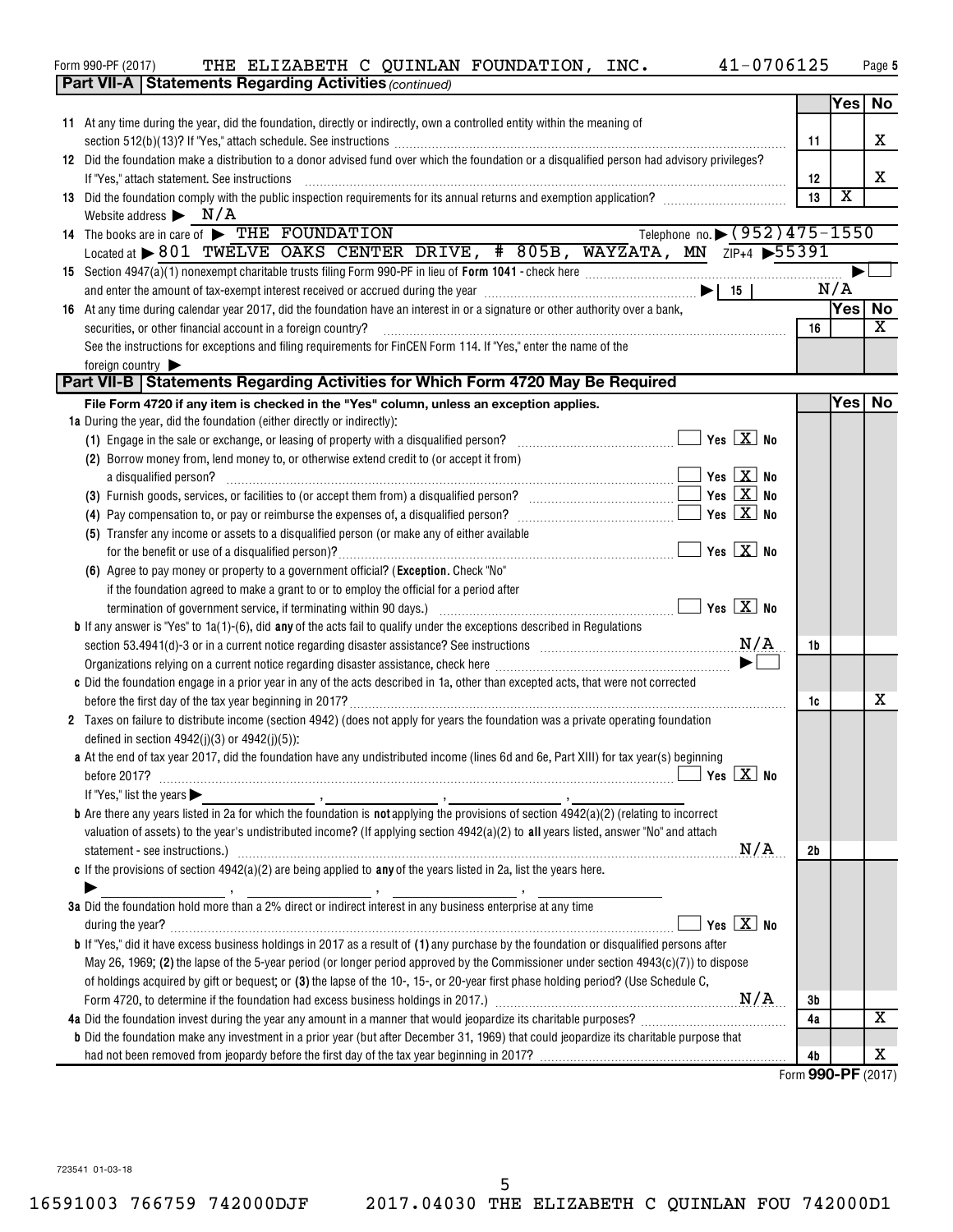| THE ELIZABETH C QUINLAN FOUNDATION, INC.<br>Form 990-PF (2017)                                                                          |                                                  |                                   | 41-0706125                                                     |                               | Page 6         |
|-----------------------------------------------------------------------------------------------------------------------------------------|--------------------------------------------------|-----------------------------------|----------------------------------------------------------------|-------------------------------|----------------|
| Part VII-B   Statements Regarding Activities for Which Form 4720 May Be Required (continued)                                            |                                                  |                                   |                                                                |                               |                |
| 5a During the year, did the foundation pay or incur any amount to:                                                                      |                                                  |                                   |                                                                | Yes                           | N <sub>o</sub> |
|                                                                                                                                         |                                                  |                                   | $Yes \quad X$ No                                               |                               |                |
| (2) Influence the outcome of any specific public election (see section 4955); or to carry on, directly or indirectly,                   |                                                  |                                   |                                                                |                               |                |
|                                                                                                                                         |                                                  |                                   | Yes $X$ No                                                     |                               |                |
|                                                                                                                                         |                                                  |                                   | Yes $X$ No                                                     |                               |                |
| (4) Provide a grant to an organization other than a charitable, etc., organization described in section                                 |                                                  |                                   |                                                                |                               |                |
|                                                                                                                                         |                                                  |                                   | Yes $\boxed{\mathbf{X}}$ No                                    |                               |                |
| (5) Provide for any purpose other than religious, charitable, scientific, literary, or educational purposes, or for                     |                                                  |                                   |                                                                |                               |                |
|                                                                                                                                         |                                                  |                                   | Yes $X$ No                                                     |                               |                |
| <b>b</b> If any answer is "Yes" to 5a(1)-(5), did any of the transactions fail to qualify under the exceptions described in Regulations |                                                  |                                   |                                                                |                               |                |
|                                                                                                                                         |                                                  |                                   | N/A                                                            | 5b                            |                |
|                                                                                                                                         |                                                  |                                   |                                                                |                               |                |
| c If the answer is "Yes" to question 5a(4), does the foundation claim exemption from the tax because it maintained                      |                                                  |                                   |                                                                |                               |                |
|                                                                                                                                         |                                                  |                                   | $Yes \quad No$                                                 |                               |                |
| If "Yes," attach the statement required by Regulations section 53.4945-5(d).                                                            |                                                  |                                   |                                                                |                               |                |
| 6a Did the foundation, during the year, receive any funds, directly or indirectly, to pay premiums on                                   |                                                  |                                   |                                                                |                               |                |
|                                                                                                                                         |                                                  |                                   |                                                                |                               |                |
|                                                                                                                                         |                                                  |                                   |                                                                | 6b                            | х              |
| If "Yes" to 6b, file Form 8870.                                                                                                         |                                                  |                                   |                                                                |                               |                |
| 7a At any time during the tax year, was the foundation a party to a prohibited tax shelter transaction? $\ldots$ $\ldots$ $\ldots$      |                                                  |                                   |                                                                |                               |                |
|                                                                                                                                         |                                                  |                                   |                                                                | 7b                            |                |
| Part VIII<br>Information About Officers, Directors, Trustees, Foundation Managers, Highly                                               |                                                  |                                   |                                                                |                               |                |
| <b>Paid Employees, and Contractors</b>                                                                                                  |                                                  |                                   |                                                                |                               |                |
| 1 List all officers, directors, trustees, and foundation managers and their compensation.                                               |                                                  |                                   |                                                                |                               |                |
| (a) Name and address                                                                                                                    | (b) Title, and average<br>hours per week devoted | (c) Compensation<br>(If not paid, | (d) Contributions to<br>employee benefit plans<br>and deferred | (e) Expense<br>account, other |                |
|                                                                                                                                         | to position                                      | enter-0-)                         | compensation                                                   | allowances                    |                |
|                                                                                                                                         |                                                  |                                   |                                                                |                               |                |
|                                                                                                                                         |                                                  |                                   |                                                                |                               |                |
| SEE STATEMENT 8                                                                                                                         |                                                  | 52, 503.                          | 0.                                                             |                               | 0.             |
|                                                                                                                                         |                                                  |                                   |                                                                |                               |                |
|                                                                                                                                         |                                                  |                                   |                                                                |                               |                |
|                                                                                                                                         |                                                  |                                   |                                                                |                               |                |
|                                                                                                                                         |                                                  |                                   |                                                                |                               |                |
|                                                                                                                                         |                                                  |                                   |                                                                |                               |                |
|                                                                                                                                         |                                                  |                                   |                                                                |                               |                |
|                                                                                                                                         |                                                  |                                   |                                                                |                               |                |
|                                                                                                                                         |                                                  |                                   |                                                                |                               |                |
|                                                                                                                                         |                                                  |                                   |                                                                |                               |                |
| 2 Compensation of five highest-paid employees (other than those included on line 1). If none, enter "NONE."                             |                                                  |                                   |                                                                |                               |                |
| (a) Name and address of each employee paid more than \$50,000                                                                           | (b) Title, and average<br>hours per week         | (c) Compensation                  | (d) Contributions to<br>employee benefit plans                 | (e) Expense<br>account, other |                |
|                                                                                                                                         | devoted to position                              |                                   | and deferred<br>compensation                                   | allowances                    |                |
| <b>NONE</b>                                                                                                                             |                                                  |                                   |                                                                |                               |                |
|                                                                                                                                         |                                                  |                                   |                                                                |                               |                |
|                                                                                                                                         |                                                  |                                   |                                                                |                               |                |
|                                                                                                                                         |                                                  |                                   |                                                                |                               |                |
|                                                                                                                                         |                                                  |                                   |                                                                |                               |                |
|                                                                                                                                         |                                                  |                                   |                                                                |                               |                |
|                                                                                                                                         |                                                  |                                   |                                                                |                               |                |
|                                                                                                                                         |                                                  |                                   |                                                                |                               |                |

**Total** number of other employees paid over \$50,000 | Form **990-PF** (2017)

0

723551 01-03-18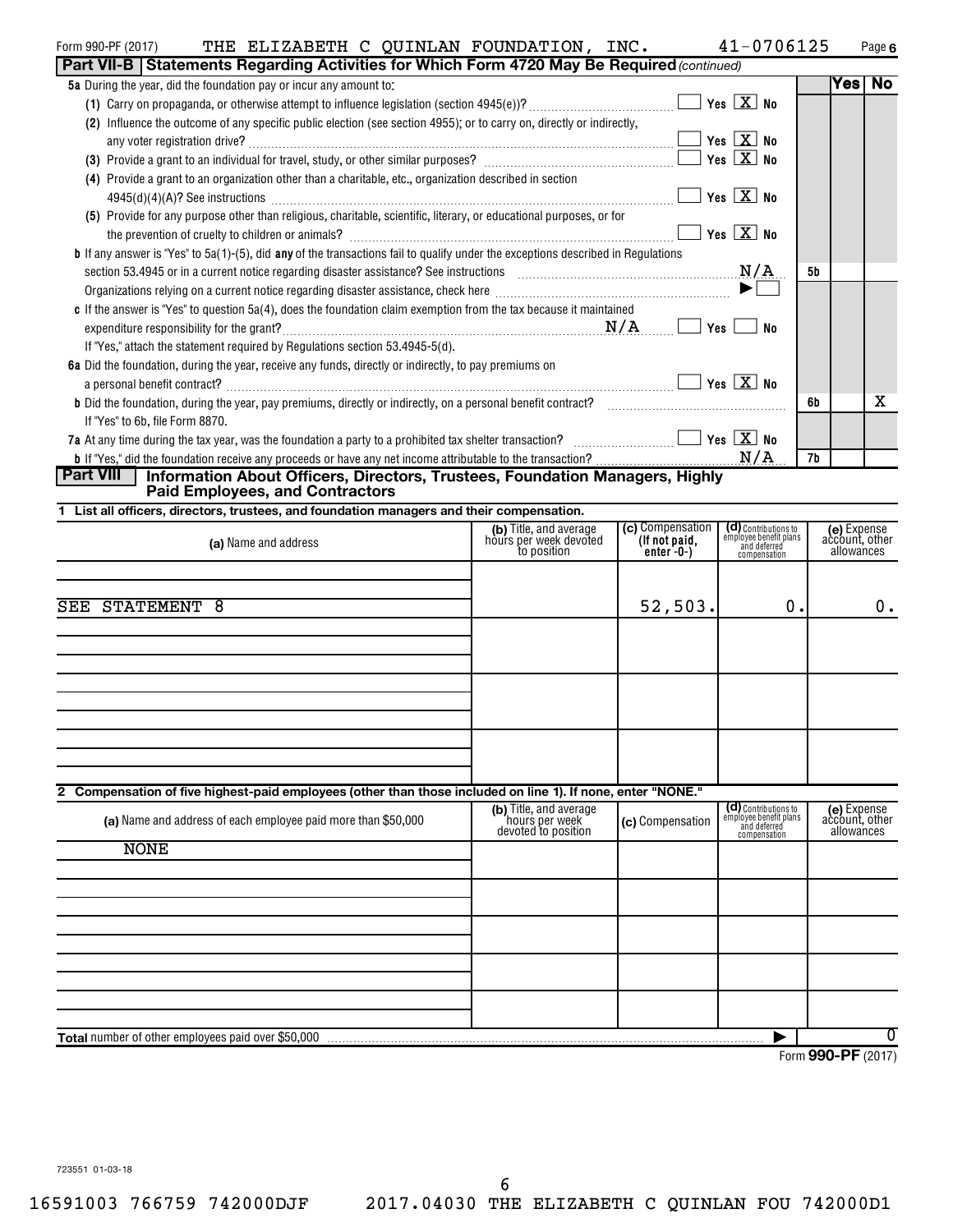**1 2 3 3 Five highest-paid independent contractors for professional services. If none, enter "NONE." (a)** Name and address of each person paid more than \$50,000 **The Compensation Compensation (c)** Compensation **Total** number of others receiving over \$50,000 for professional services **1 2 3 4 Total.** Add lines 1 through 3 Paid Employees, and Contractors (continued) Form 990-PF (2017) THE ELIZABETH C QUINLAN FOUNDATION, INC.  $41-0706125$  Page List the foundation's four largest direct charitable activities during the tax year. Include relevant statistical information such as the number of organizations and other beneficiaries served, conferences convened, research papers produced, etc. Expenses Describe the two largest program-related investments made by the foundation during the tax year on lines 1 and 2. All other program-related investments. See instructions. Form **990-PF** (2017) **Part VIII** | Information About Officers, Directors, Trustees, Foundation Managers, Highly **Part IX-A Summary of Direct Charitable Activities Part IX-B Summary of Program-Related Investments**  $\blacktriangleright$  $\blacktriangleright$ NONE 0 N/A N/A  $\overline{0}$  .

723561 01-03-18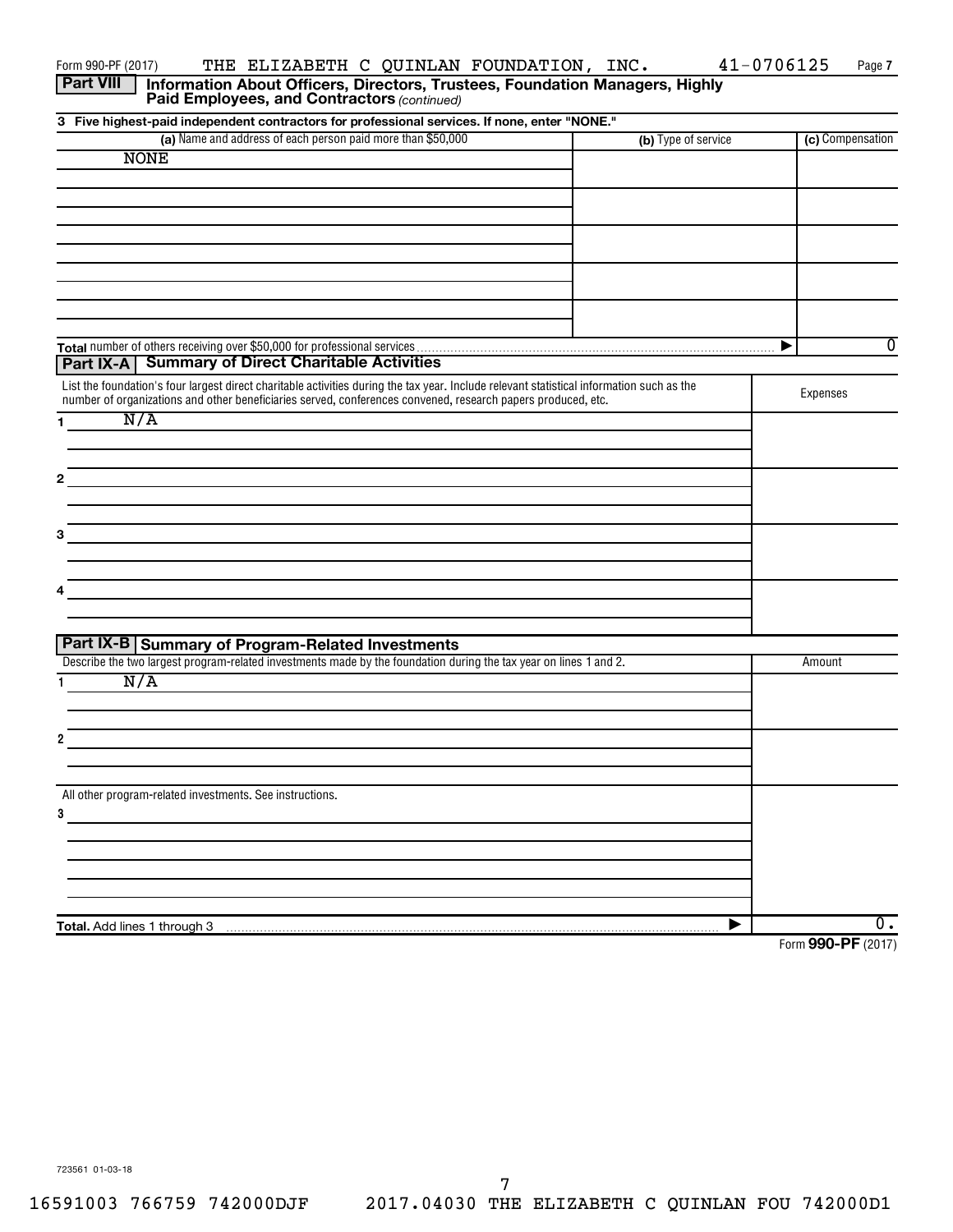Form 990-PF (2017) THE ELIZABETH C QUINLAN FOUNDATION, INC.  $41-0706125$  Page

Part X | Minimum Investment Return (All domestic foundations must complete this part. Foreign foundations, see instructions.)

| 1              | Fair market value of assets not used (or held for use) directly in carrying out charitable, etc., purposes:                                                                                                                        |                |        |                         |                         |
|----------------|------------------------------------------------------------------------------------------------------------------------------------------------------------------------------------------------------------------------------------|----------------|--------|-------------------------|-------------------------|
|                | a Average monthly fair market value of securities [11] match match match match of the contract match match match match match match match match match match match match match match match match match match match match match m     |                |        | 1a                      | 5,378,286.              |
|                | b Average of monthly cash balances encontractional contraction of the state of monthly cash balances                                                                                                                               |                |        | 1b                      |                         |
|                |                                                                                                                                                                                                                                    |                |        | 1c                      |                         |
|                | d Total (add lines 1a, b, and c) Mathematical Annual Contract and Total (add lines 1a, b, and c)                                                                                                                                   |                |        | 1d                      | 5,378,286.              |
|                | e Reduction claimed for blockage or other factors reported on lines 1a and                                                                                                                                                         |                |        |                         |                         |
|                | 1c (attach detailed explanation) $\ldots$ $\ldots$ $\ldots$ $\ldots$ $\ldots$ $\ldots$ $\ldots$ $\ldots$ $\ldots$ $\ldots$ $\ldots$ $\ldots$ $\ldots$                                                                              |                | 0.     |                         |                         |
| $\overline{2}$ |                                                                                                                                                                                                                                    |                |        | $\overline{2}$          | 0.                      |
| 3              | Subtract line 2 from line 1d <b>matures and the contract of the 1d</b> matures and the contract line 2 from line 1d matures and the contract of the contract of the 2 from line 1d matures and the contract of the contract of the |                |        | 3                       | 5,378,286.              |
| 4              |                                                                                                                                                                                                                                    |                |        | $\overline{\mathbf{4}}$ | 80,674.                 |
| 5              | Net value of noncharitable-use assets. Subtract line 4 from line 3. Enter here and on Part V, line 4 [11, 11, 11] Net viction with the state of the state of noncharitative with Networks and Subsets of Networks and Subsets      |                |        | $\overline{5}$          | 5, 297, 612.            |
| 6              | Minimum investment return. Enter 5% of line 5 Minimum and the content of the content of the content of the state of the state of the state of the state of the state of the state of the state of the state of the state of th     |                |        | 6                       | 264,881.                |
|                | <b>Part XI</b> Distributable Amount (see instructions) (Section 4942(j)(3) and (j)(5) private operating foundations and certain                                                                                                    |                |        |                         |                         |
|                | foreign organizations, check here $\blacktriangleright$ and do not complete this part.)                                                                                                                                            |                |        |                         |                         |
| 1              | Minimum investment return from Part X, line 6 [11] Minimum material contracts and the state of the contracts of the Minimum materials and the Minimum materials of the Minimum materials and the Minimum materials and the Min     |                |        | $\mathbf{1}$            | 264,881.                |
| 2a             |                                                                                                                                                                                                                                    |                | 2,282. |                         |                         |
| b              |                                                                                                                                                                                                                                    | 2 <sub>h</sub> |        |                         |                         |
|                |                                                                                                                                                                                                                                    |                |        | 2c                      | $\frac{2,282}{262,599}$ |
| 3              |                                                                                                                                                                                                                                    |                |        | 3                       |                         |
| 4              |                                                                                                                                                                                                                                    |                |        | 4                       | $\mathbf{0}$ .          |
| 5              |                                                                                                                                                                                                                                    |                |        | 5                       | 262,599.                |
| 6              |                                                                                                                                                                                                                                    |                |        | 6                       |                         |
| 7              |                                                                                                                                                                                                                                    |                |        | $\overline{7}$          | 262,599.                |
|                | <b>Part XII</b> Qualifying Distributions (see instructions)                                                                                                                                                                        |                |        |                         |                         |
| 1.             | Amounts paid (including administrative expenses) to accomplish charitable, etc., purposes:                                                                                                                                         |                |        |                         |                         |
|                |                                                                                                                                                                                                                                    |                |        | 1a                      | $\frac{262,637.}{0.}$   |
|                |                                                                                                                                                                                                                                    |                |        | 1b                      |                         |
| 2              |                                                                                                                                                                                                                                    |                |        | $\overline{2}$          |                         |
| 3              | Amounts set aside for specific charitable projects that satisfy the:                                                                                                                                                               |                |        |                         |                         |
|                | a Suitability test (prior IRS approval required)<br>manufacture manufacture manufacture manufacture manufacture manufacture manufacture manufacture manufacture m                                                                  |                |        | 3a                      |                         |
|                |                                                                                                                                                                                                                                    | 3 <sub>b</sub> |        |                         |                         |
| 4              |                                                                                                                                                                                                                                    |                |        | $\overline{\mathbf{4}}$ | 262,637.                |
| 5              | Foundations that qualify under section 4940(e) for the reduced rate of tax on net investment                                                                                                                                       |                |        |                         |                         |
|                |                                                                                                                                                                                                                                    |                |        | 5                       |                         |
| 6              |                                                                                                                                                                                                                                    |                |        | 6                       | 262,637.                |
|                | Note: The amount on line 6 will be used in Part V, column (b), in subsequent years when calculating whether the foundation qualifies for the section                                                                               |                |        |                         |                         |
|                | 4940(e) reduction of tax in those years.                                                                                                                                                                                           |                |        |                         |                         |

Form **990-PF** (2017)

16591003 766759 742000DJF 2017.04030 THE ELIZABETH C QUINLAN FOU 742000D1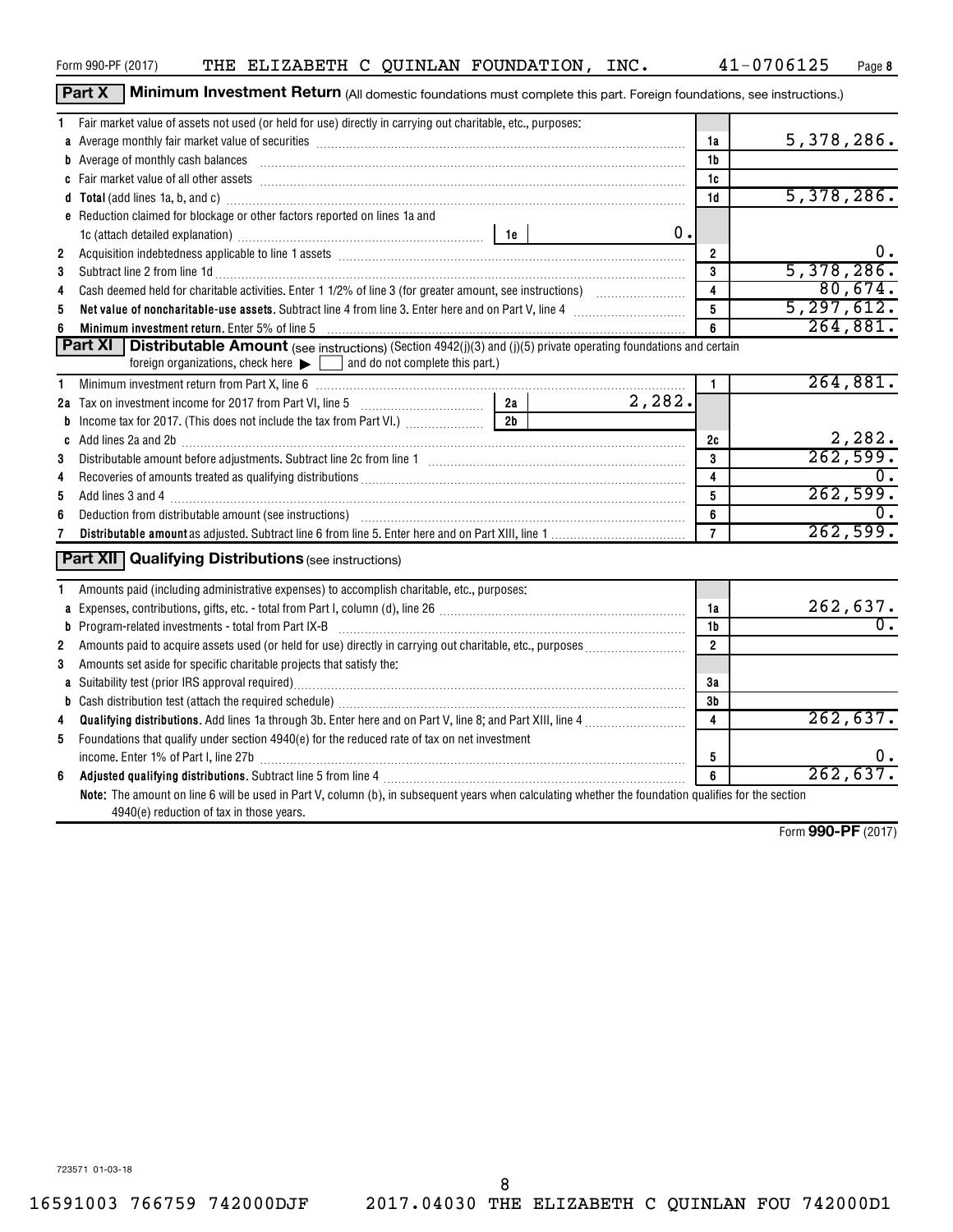# **Part XIII Undistributed Income** (see instructions)

|                                                                                                                    | (a)<br>Corpus | (b)<br>Years prior to 2016 | (c)<br>2016 | (d)<br>2017      |
|--------------------------------------------------------------------------------------------------------------------|---------------|----------------------------|-------------|------------------|
| 1 Distributable amount for 2017 from Part XI,                                                                      |               |                            |             |                  |
|                                                                                                                    |               |                            |             | 262,599.         |
| 2 Undistributed income, if any, as of the end of 2017:                                                             |               |                            |             |                  |
|                                                                                                                    |               |                            | О.          |                  |
| <b>b</b> Total for prior years:                                                                                    |               |                            |             |                  |
|                                                                                                                    |               | О.                         |             |                  |
| 3 Excess distributions carryover, if any, to 2017:                                                                 |               |                            |             |                  |
| a From 2012<br>1, 1, 1, 1, 1, 1                                                                                    |               |                            |             |                  |
| 35, 273.<br><b>bFrom 2013</b><br>.                                                                                 |               |                            |             |                  |
| c From 2014<br>.                                                                                                   |               |                            |             |                  |
| 19,267.<br>dFrom 2015<br>.                                                                                         |               |                            |             |                  |
| e From 2016<br>.                                                                                                   |               |                            |             |                  |
| f Total of lines 3a through e                                                                                      | 54,540.       |                            |             |                  |
| 4 Qualifying distributions for 2017 from                                                                           |               |                            |             |                  |
| 262,637.<br>Part XII, line 4: $\triangleright$ \$                                                                  |               |                            | О.          |                  |
| a Applied to 2016, but not more than line 2a                                                                       |               |                            |             |                  |
| <b>b</b> Applied to undistributed income of prior                                                                  |               | О.                         |             |                  |
| years (Election required - see instructions)<br>c Treated as distributions out of corpus                           |               |                            |             |                  |
| (Election required - see instructions)                                                                             | $\mathbf 0$ . |                            |             |                  |
| <b>Barbara</b><br>d Applied to 2017 distributable amount                                                           |               |                            |             | 262,599.         |
| e Remaining amount distributed out of corpus                                                                       | 38.           |                            |             |                  |
| 5 Excess distributions carryover applied to 2017                                                                   | $\mathbf 0$ . |                            |             | $\overline{0}$ . |
| (If an amount appears in column (d), the same amount<br>must be shown in column (a).)                              |               |                            |             |                  |
| 6<br>Enter the net total of each column as                                                                         |               |                            |             |                  |
| indicated below;                                                                                                   | 54,578.       |                            |             |                  |
| <b>a</b> Corpus. Add lines 3f, 4c, and 4e. Subtract line 5<br><b>b</b> Prior years' undistributed income. Subtract |               |                            |             |                  |
| line 4b from line 2b                                                                                               |               | О.                         |             |                  |
| <b>c</b> Enter the amount of prior years'                                                                          |               |                            |             |                  |
| undistributed income for which a notice of                                                                         |               |                            |             |                  |
| deficiency has been issued, or on which                                                                            |               |                            |             |                  |
| the section 4942(a) tax has been previously<br>assessed                                                            |               | 0.                         |             |                  |
| d Subtract line 6c from line 6b. Taxable                                                                           |               |                            |             |                  |
| amount - see instructions                                                                                          |               | О.                         |             |                  |
| e Undistributed income for 2016. Subtract line                                                                     |               |                            |             |                  |
| 4a from line 2a. Taxable amount - see instr.                                                                       |               |                            | 0.          |                  |
| f Undistributed income for 2017. Subtract                                                                          |               |                            |             |                  |
| lines 4d and 5 from line 1. This amount must                                                                       |               |                            |             |                  |
| be distributed in 2018                                                                                             |               |                            |             | 0.               |
| 7 Amounts treated as distributions out of                                                                          |               |                            |             |                  |
| corpus to satisfy requirements imposed by                                                                          |               |                            |             |                  |
| section 170(b)(1)(F) or 4942(g)(3) (Election                                                                       |               |                            |             |                  |
| may be required - see instructions)                                                                                | 0.            |                            |             |                  |
| 8 Excess distributions carryover from 2012                                                                         |               |                            |             |                  |
| not applied on line 5 or line 7                                                                                    | 0.            |                            |             |                  |
| 9 Excess distributions carryover to 2018.                                                                          | 54,578.       |                            |             |                  |
| Subtract lines 7 and 8 from line 6a                                                                                |               |                            |             |                  |
| 10 Analysis of line 9:<br>35,273.                                                                                  |               |                            |             |                  |
| a Excess from 2013.<br><b>b</b> Excess from 2014 $\ldots$                                                          |               |                            |             |                  |
| 19,267.<br>c Excess from 2015                                                                                      |               |                            |             |                  |
| d Excess from 2016 $\ldots$                                                                                        |               |                            |             |                  |
| 38.<br>e Excess from 2017                                                                                          |               |                            |             |                  |
|                                                                                                                    |               |                            |             |                  |

723581 01-03-18

16591003 766759 742000DJF 2017.04030 THE ELIZABETH C QUINLAN FOU 742000D1

9

Form **990-PF** (2017)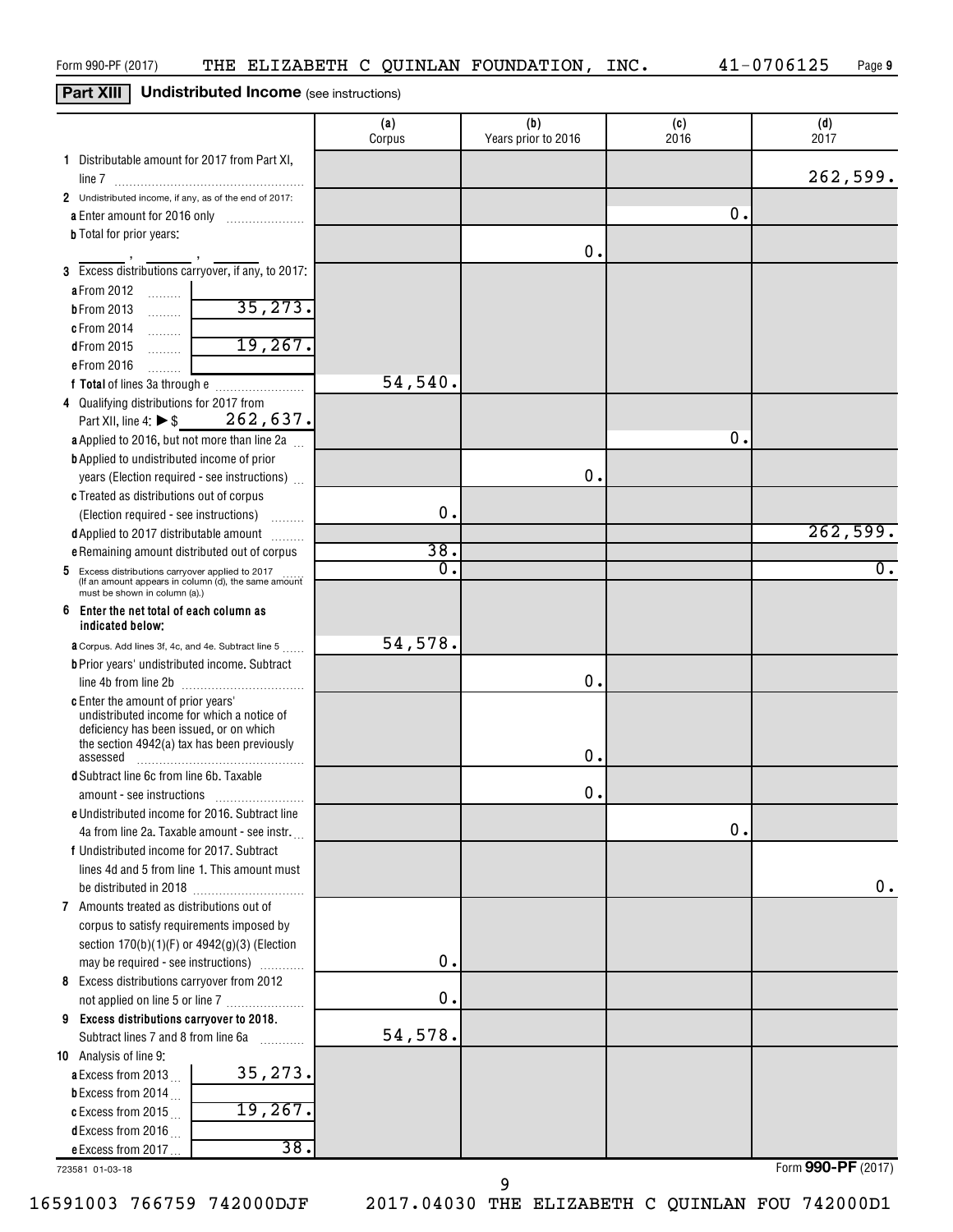| Form 990-PF (2017)                                                                                                   |          | THE ELIZABETH C QUINLAN FOUNDATION, | INC.          | 41-0706125    | Page 10    |
|----------------------------------------------------------------------------------------------------------------------|----------|-------------------------------------|---------------|---------------|------------|
| <b>Part XIV   Private Operating Foundations</b> (see instructions and Part VII-A, question 9)                        |          |                                     |               | N/A           |            |
| 1 a If the foundation has received a ruling or determination letter that it is a private operating                   |          |                                     |               |               |            |
| foundation, and the ruling is effective for 2017, enter the date of the ruling                                       |          |                                     | ▶             |               |            |
| <b>b</b> Check box to indicate whether the foundation is a private operating foundation described in section         |          |                                     | .             | 4942(j)(3) or | 4942(j)(5) |
| 2 a Enter the lesser of the adjusted net                                                                             | Tax year |                                     | Prior 3 years |               |            |
| income from Part I or the minimum                                                                                    | (a) 2017 | (b) 2016                            | $(c)$ 2015    | $(d)$ 2014    | (e) Total  |
| investment return from Part X for                                                                                    |          |                                     |               |               |            |
| each year listed                                                                                                     |          |                                     |               |               |            |
|                                                                                                                      |          |                                     |               |               |            |
| c Qualifying distributions from Part XII,                                                                            |          |                                     |               |               |            |
| line 4 for each year listed                                                                                          |          |                                     |               |               |            |
| <b>d</b> Amounts included in line 2c not                                                                             |          |                                     |               |               |            |
| used directly for active conduct of                                                                                  |          |                                     |               |               |            |
| exempt activities                                                                                                    |          |                                     |               |               |            |
| e Qualifying distributions made directly                                                                             |          |                                     |               |               |            |
| for active conduct of exempt activities.                                                                             |          |                                     |               |               |            |
| Subtract line 2d from line 2c                                                                                        |          |                                     |               |               |            |
| Complete 3a, b, or c for the<br>3                                                                                    |          |                                     |               |               |            |
| alternative test relied upon:<br>a "Assets" alternative test - enter:                                                |          |                                     |               |               |            |
| (1) Value of all assets                                                                                              |          |                                     |               |               |            |
| (2) Value of assets qualifying                                                                                       |          |                                     |               |               |            |
| under section $4942(j)(3)(B)(i)$                                                                                     |          |                                     |               |               |            |
| <b>b</b> "Endowment" alternative test - enter                                                                        |          |                                     |               |               |            |
| 2/3 of minimum investment return<br>shown in Part X, line 6 for each year                                            |          |                                     |               |               |            |
|                                                                                                                      |          |                                     |               |               |            |
| c "Support" alternative test - enter:                                                                                |          |                                     |               |               |            |
| (1) Total support other than gross                                                                                   |          |                                     |               |               |            |
| investment income (interest,                                                                                         |          |                                     |               |               |            |
| dividends, rents, payments on<br>securities loans (section                                                           |          |                                     |               |               |            |
| $512(a)(5)$ , or royalties)                                                                                          |          |                                     |               |               |            |
| (2) Support from general public                                                                                      |          |                                     |               |               |            |
| and 5 or more exempt<br>organizations as provided in                                                                 |          |                                     |               |               |            |
| section $4942(j)(3)(B)(iii)$<br>.                                                                                    |          |                                     |               |               |            |
| (3) Largest amount of support from                                                                                   |          |                                     |               |               |            |
| an exempt organization                                                                                               |          |                                     |               |               |            |
| (4) Gross investment income                                                                                          |          |                                     |               |               |            |
| Supplementary Information (Complete this part only if the foundation had \$5,000 or more in assets<br><b>Part XV</b> |          |                                     |               |               |            |
| at any time during the year-see instructions.)                                                                       |          |                                     |               |               |            |

**1 Information Regarding Foundation Managers:**

**a** List any managers of the foundation who have contributed more than 2% of the total contributions received by the foundation before the close of any tax year (but only if they have contributed more than \$5,000). (See section 507(d)(2).)

#### NONE

**b** List any managers of the foundation who own 10% or more of the stock of a corporation (or an equally large portion of the ownership of a partnership or other entity) of which the foundation has a 10% or greater interest.

#### NONE

**2 Information Regarding Contribution, Grant, Gift, Loan, Scholarship, etc., Programs:** Final check here  $\sum_{n=1}^{\infty}$  if the foundation only makes contributions to preselected charitable organizations and does not accept unsolicited requests for funds. If the foundation makes gifts, grants, etc., to individuals or organizations under other conditions, complete items 2a, b, c, and d.

**a** The name, address, and telephone number or email address of the person to whom applications should be addressed:

#### SEE STATEMENT 9

**b** The form in which applications should be submitted and information and materials they should include:

**c** Any submission deadlines:

**d** Any restrictions or limitations on awards, such as by geographical areas, charitable fields, kinds of institutions, or other factors:

723601 01-03-18

Form **990-PF** (2017)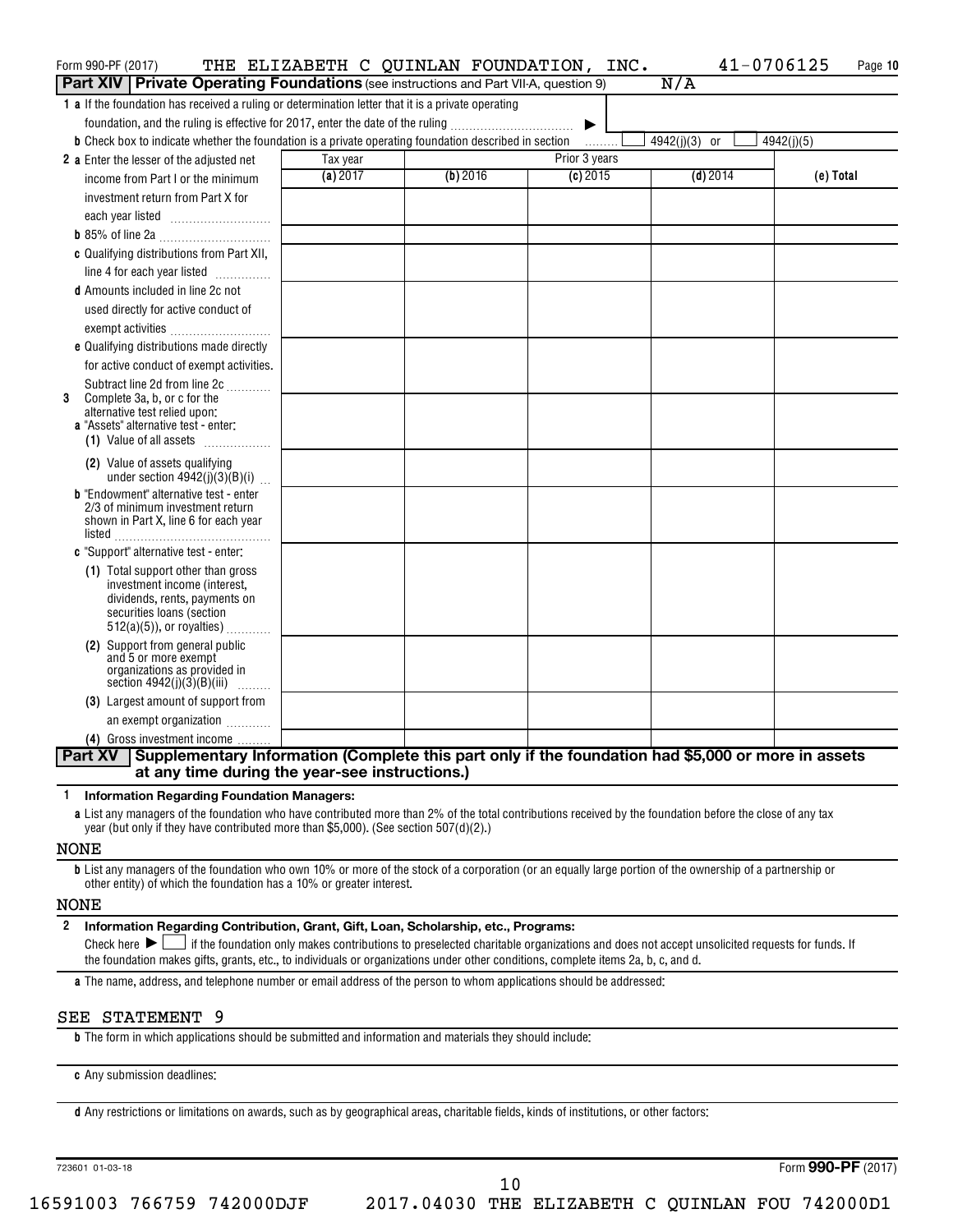| Form 990-PF (2017)                                                                           | THE ELIZABETH C QUINLAN FOUNDATION, INC.                                                                           |                                      | $41 - 0706125$                      | Page 11                                                      |
|----------------------------------------------------------------------------------------------|--------------------------------------------------------------------------------------------------------------------|--------------------------------------|-------------------------------------|--------------------------------------------------------------|
| <b>Part XV</b><br><b>Supplementary Information (continued)</b>                               |                                                                                                                    |                                      |                                     |                                                              |
| Grants and Contributions Paid During the Year or Approved for Future Payment<br>$\mathbf{3}$ |                                                                                                                    |                                      |                                     |                                                              |
| Recipient<br>Name and address (home or business)                                             | If recipient is an individual,<br>show any relationship to<br>any foundation manager<br>or substantial contributor | Foundation<br>status of<br>recipient | Purpose of grant or<br>contribution | Amount                                                       |
| a Paid during the year                                                                       |                                                                                                                    |                                      |                                     |                                                              |
|                                                                                              |                                                                                                                    |                                      |                                     |                                                              |
|                                                                                              |                                                                                                                    |                                      |                                     |                                                              |
|                                                                                              |                                                                                                                    |                                      |                                     |                                                              |
| SEE ATTACHED STATEMENT                                                                       |                                                                                                                    | PUBLIC                               |                                     |                                                              |
|                                                                                              |                                                                                                                    |                                      |                                     | 184,828.                                                     |
|                                                                                              |                                                                                                                    |                                      |                                     |                                                              |
|                                                                                              |                                                                                                                    |                                      |                                     |                                                              |
|                                                                                              |                                                                                                                    |                                      |                                     |                                                              |
|                                                                                              |                                                                                                                    |                                      |                                     |                                                              |
|                                                                                              |                                                                                                                    |                                      |                                     |                                                              |
|                                                                                              |                                                                                                                    |                                      |                                     |                                                              |
|                                                                                              |                                                                                                                    |                                      |                                     |                                                              |
|                                                                                              |                                                                                                                    |                                      |                                     |                                                              |
|                                                                                              |                                                                                                                    |                                      |                                     |                                                              |
|                                                                                              |                                                                                                                    |                                      |                                     |                                                              |
|                                                                                              |                                                                                                                    |                                      |                                     |                                                              |
|                                                                                              |                                                                                                                    |                                      |                                     |                                                              |
|                                                                                              |                                                                                                                    |                                      |                                     |                                                              |
|                                                                                              |                                                                                                                    |                                      |                                     |                                                              |
|                                                                                              |                                                                                                                    |                                      |                                     |                                                              |
|                                                                                              |                                                                                                                    |                                      |                                     |                                                              |
|                                                                                              |                                                                                                                    |                                      |                                     |                                                              |
|                                                                                              |                                                                                                                    |                                      |                                     |                                                              |
|                                                                                              |                                                                                                                    |                                      |                                     |                                                              |
|                                                                                              |                                                                                                                    |                                      |                                     |                                                              |
| Total <u></u>                                                                                |                                                                                                                    |                                      | $\blacktriangleright$ 3a            | 184,828.                                                     |
| <b>b</b> Approved for future payment                                                         |                                                                                                                    |                                      |                                     |                                                              |
|                                                                                              |                                                                                                                    |                                      |                                     |                                                              |
| <b>NONE</b>                                                                                  |                                                                                                                    |                                      |                                     |                                                              |
|                                                                                              |                                                                                                                    |                                      |                                     |                                                              |
|                                                                                              |                                                                                                                    |                                      |                                     |                                                              |
|                                                                                              |                                                                                                                    |                                      |                                     |                                                              |
|                                                                                              |                                                                                                                    |                                      |                                     |                                                              |
|                                                                                              |                                                                                                                    |                                      |                                     |                                                              |
|                                                                                              |                                                                                                                    |                                      |                                     |                                                              |
|                                                                                              |                                                                                                                    |                                      |                                     |                                                              |
|                                                                                              |                                                                                                                    |                                      |                                     |                                                              |
|                                                                                              |                                                                                                                    |                                      |                                     |                                                              |
|                                                                                              |                                                                                                                    |                                      |                                     |                                                              |
|                                                                                              |                                                                                                                    |                                      |                                     |                                                              |
|                                                                                              |                                                                                                                    |                                      |                                     |                                                              |
|                                                                                              |                                                                                                                    |                                      |                                     |                                                              |
| Total                                                                                        |                                                                                                                    |                                      | $\blacktriangleright$ 3b            | $\mathfrak o$ .<br>$0.00 \text{ } \text{D} \text{ } \text{}$ |

Form **990-PF** (2017)

16591003 766759 742000DJF 2017.04030 THE ELIZABETH C QUINLAN FOU 742000D1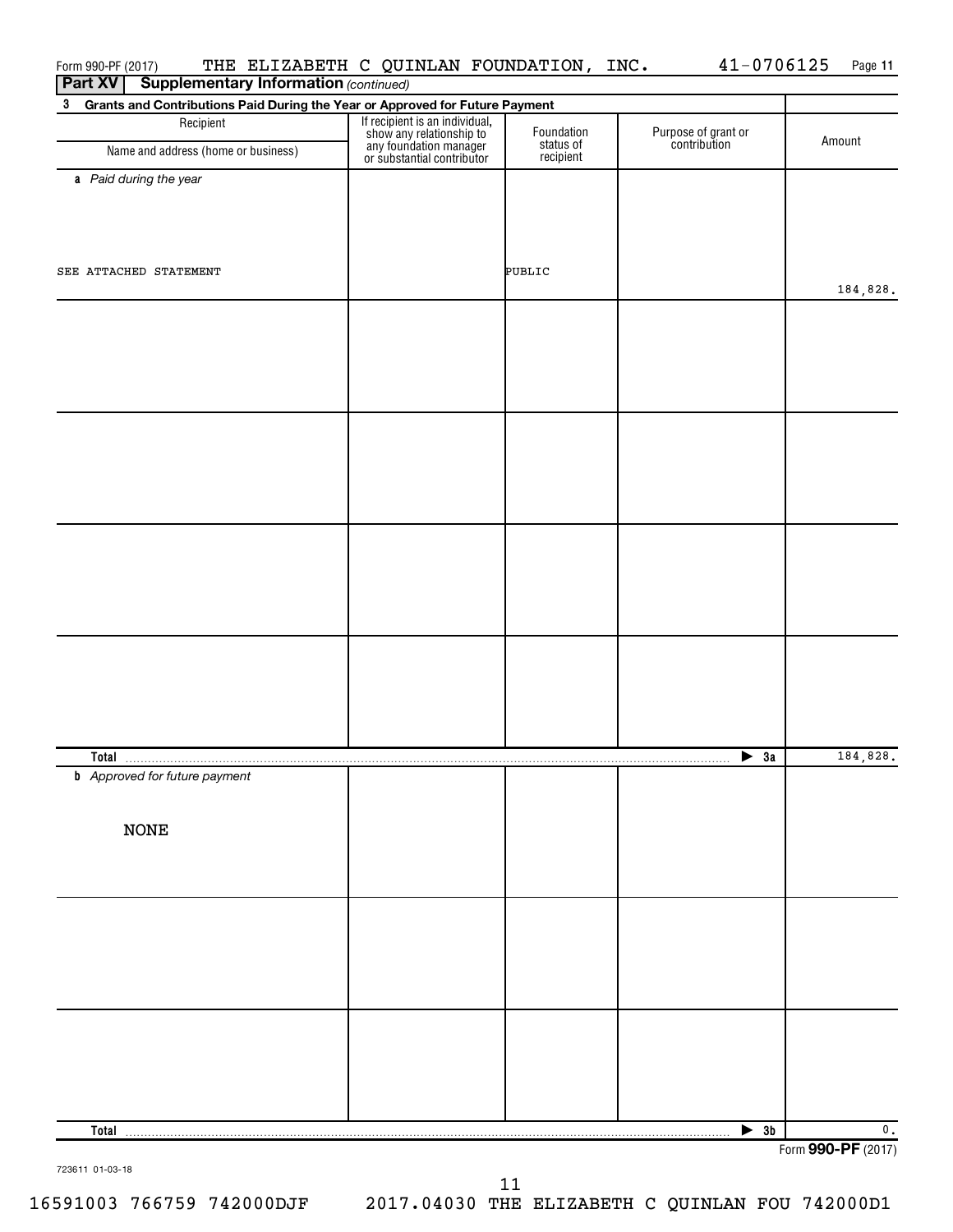# **Part XVI-A Analysis of Income-Producing Activities**

| Enter gross amounts unless otherwise indicated.                                                                                                       |                         | Unrelated business income |                                        | Excluded by section 512, 513, or 514 | (e)                                  |
|-------------------------------------------------------------------------------------------------------------------------------------------------------|-------------------------|---------------------------|----------------------------------------|--------------------------------------|--------------------------------------|
| 1 Program service revenue:                                                                                                                            | (a)<br>Business<br>code | (b)<br>Amount             | _ <b>(C)</b><br>Exclu-<br>sion<br>code | (d)<br>Amount                        | Related or exempt<br>function income |
| a                                                                                                                                                     |                         |                           |                                        |                                      |                                      |
| b                                                                                                                                                     |                         |                           |                                        |                                      |                                      |
| c                                                                                                                                                     |                         |                           |                                        |                                      |                                      |
|                                                                                                                                                       |                         |                           |                                        |                                      |                                      |
|                                                                                                                                                       |                         |                           |                                        |                                      |                                      |
|                                                                                                                                                       |                         |                           |                                        |                                      |                                      |
| Fees and contracts from government agencies<br>g                                                                                                      |                         |                           |                                        |                                      |                                      |
|                                                                                                                                                       |                         |                           |                                        |                                      |                                      |
| 3 Interest on savings and temporary cash                                                                                                              |                         |                           |                                        |                                      |                                      |
|                                                                                                                                                       |                         |                           |                                        |                                      |                                      |
| 4 Dividends and interest from securities                                                                                                              |                         |                           | $\overline{14}$                        | 115,935.                             |                                      |
| 5 Net rental income or (loss) from real estate:                                                                                                       |                         |                           |                                        |                                      |                                      |
|                                                                                                                                                       |                         |                           |                                        |                                      |                                      |
|                                                                                                                                                       |                         |                           |                                        |                                      |                                      |
| 6 Net rental income or (loss) from personal                                                                                                           |                         |                           |                                        |                                      |                                      |
|                                                                                                                                                       |                         |                           |                                        |                                      |                                      |
|                                                                                                                                                       |                         |                           |                                        |                                      |                                      |
| 8 Gain or (loss) from sales of assets other                                                                                                           |                         |                           |                                        |                                      |                                      |
|                                                                                                                                                       |                         |                           | 18                                     |                                      |                                      |
|                                                                                                                                                       |                         |                           |                                        |                                      |                                      |
| 10 Gross profit or (loss) from sales of inventory                                                                                                     |                         |                           |                                        |                                      |                                      |
| 11 Other revenue:                                                                                                                                     |                         |                           |                                        |                                      |                                      |
| a                                                                                                                                                     |                         |                           |                                        |                                      |                                      |
| b                                                                                                                                                     |                         |                           |                                        |                                      |                                      |
| C                                                                                                                                                     |                         |                           |                                        |                                      |                                      |
|                                                                                                                                                       |                         |                           |                                        |                                      |                                      |
|                                                                                                                                                       |                         |                           |                                        |                                      |                                      |
|                                                                                                                                                       |                         | $\overline{0}$ .          |                                        | 115,935.                             | 0.                                   |
|                                                                                                                                                       |                         |                           |                                        |                                      | 115,935.                             |
| (See worksheet in line 13 instructions to verify calculations.)                                                                                       |                         |                           |                                        |                                      |                                      |
|                                                                                                                                                       |                         |                           |                                        |                                      |                                      |
| Relationship of Activities to the Accomplishment of Exempt Purposes<br>Part XVI-B                                                                     |                         |                           |                                        |                                      |                                      |
| Explain below how each activity for which income is reported in column (e) of Part XVI-A contributed importantly to the accomplishment of<br>Line No. |                         |                           |                                        |                                      |                                      |
| the foundation's exempt purposes (other than by providing funds for such purposes).<br>▼                                                              |                         |                           |                                        |                                      |                                      |
| N/A                                                                                                                                                   |                         |                           |                                        |                                      |                                      |
|                                                                                                                                                       |                         |                           |                                        |                                      |                                      |
|                                                                                                                                                       |                         |                           |                                        |                                      |                                      |
|                                                                                                                                                       |                         |                           |                                        |                                      |                                      |
|                                                                                                                                                       |                         |                           |                                        |                                      |                                      |
|                                                                                                                                                       |                         |                           |                                        |                                      |                                      |
|                                                                                                                                                       |                         |                           |                                        |                                      |                                      |
|                                                                                                                                                       |                         |                           |                                        |                                      |                                      |
|                                                                                                                                                       |                         |                           |                                        |                                      |                                      |
|                                                                                                                                                       |                         |                           |                                        |                                      |                                      |
|                                                                                                                                                       |                         |                           |                                        |                                      |                                      |
|                                                                                                                                                       |                         |                           |                                        |                                      |                                      |
|                                                                                                                                                       |                         |                           |                                        |                                      |                                      |
|                                                                                                                                                       |                         |                           |                                        |                                      |                                      |
|                                                                                                                                                       |                         |                           |                                        |                                      |                                      |
|                                                                                                                                                       |                         |                           |                                        |                                      |                                      |
|                                                                                                                                                       |                         |                           |                                        |                                      |                                      |
|                                                                                                                                                       |                         |                           |                                        |                                      |                                      |

723621 01-03-18

Form **990-PF** (2017)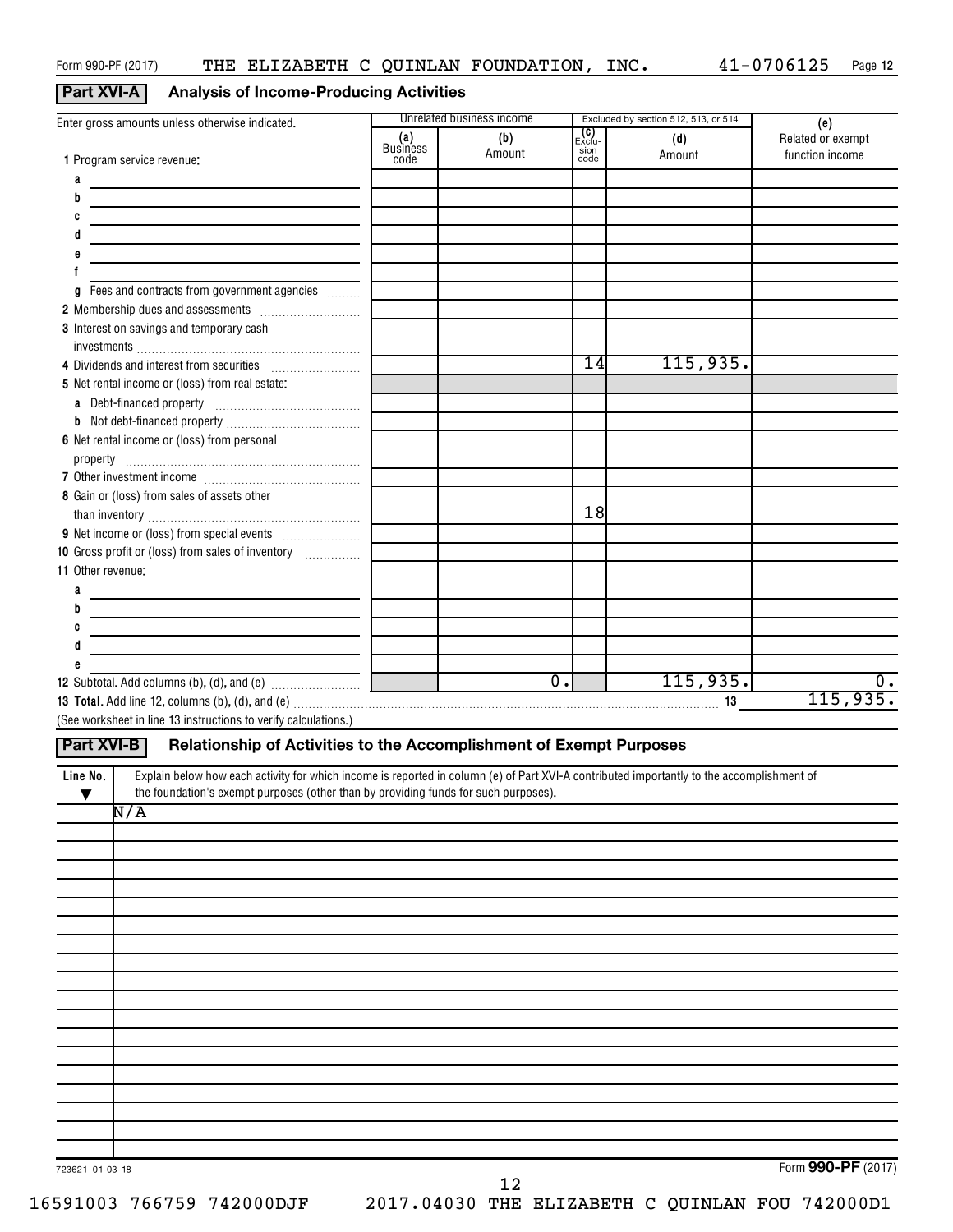| Form 990-PF (2017) | THE | <b>ELIZABETH</b> | . . | OUINLAN | FOUNDATION | INC | Page<br>15. |
|--------------------|-----|------------------|-----|---------|------------|-----|-------------|
|                    |     |                  |     |         |            |     |             |

|                 |                                                                                      |                      |                      |                                                                                                                                                                                                                                                                                                                           |           | Part XVII   Information Regarding Transfers to and Transactions and Relationships With Noncharitable                                                                                                                                 |                                                      |        | .                       |
|-----------------|--------------------------------------------------------------------------------------|----------------------|----------------------|---------------------------------------------------------------------------------------------------------------------------------------------------------------------------------------------------------------------------------------------------------------------------------------------------------------------------|-----------|--------------------------------------------------------------------------------------------------------------------------------------------------------------------------------------------------------------------------------------|------------------------------------------------------|--------|-------------------------|
|                 | <b>Exempt Organizations</b>                                                          |                      |                      |                                                                                                                                                                                                                                                                                                                           |           |                                                                                                                                                                                                                                      |                                                      | Yes No |                         |
| $\mathbf{1}$    |                                                                                      |                      |                      | Did the organization directly or indirectly engage in any of the following with any other organization described in section 501(c)<br>(other than section 501(c)(3) organizations) or in section 527, relating to political organizations?                                                                                |           |                                                                                                                                                                                                                                      |                                                      |        |                         |
|                 | a Transfers from the reporting foundation to a noncharitable exempt organization of: |                      |                      |                                                                                                                                                                                                                                                                                                                           |           |                                                                                                                                                                                                                                      |                                                      |        |                         |
|                 |                                                                                      |                      |                      |                                                                                                                                                                                                                                                                                                                           |           |                                                                                                                                                                                                                                      | 1a(1)                                                |        | x                       |
|                 |                                                                                      |                      |                      |                                                                                                                                                                                                                                                                                                                           |           | (2) Other assets <b>contract the contract of the contract of the contract of the contract of the contract of the contract of the contract of the contract of the contract of the contract of the contract of the contract of the</b> | 1a(2)                                                |        | x                       |
|                 | <b>b</b> Other transactions:                                                         |                      |                      |                                                                                                                                                                                                                                                                                                                           |           |                                                                                                                                                                                                                                      |                                                      |        |                         |
|                 |                                                                                      |                      |                      |                                                                                                                                                                                                                                                                                                                           |           | (1) Sales of assets to a noncharitable exempt organization manufactured contained and subsequent of assets to a noncharitable exempt organization manufactured contained and subsequent of the set of the set of the set of th       | 1b(1)                                                |        | х                       |
|                 |                                                                                      |                      |                      |                                                                                                                                                                                                                                                                                                                           |           |                                                                                                                                                                                                                                      | 1b(2)                                                |        | $\overline{\textbf{X}}$ |
|                 |                                                                                      |                      |                      |                                                                                                                                                                                                                                                                                                                           |           | (3) Rental of facilities, equipment, or other assets encourance and contain an according to the assets and an according to the assets and according to the set of the set of the set of the set of the set of the set of the s       | 1b(3)                                                |        | X                       |
|                 |                                                                                      |                      |                      |                                                                                                                                                                                                                                                                                                                           |           |                                                                                                                                                                                                                                      | 1b(4)                                                |        | $\overline{\textbf{X}}$ |
|                 |                                                                                      |                      |                      |                                                                                                                                                                                                                                                                                                                           |           | (5) Loans or loan guarantees <b>construction</b> contains a construction of the set of the construction of the construction of the construction of the construction of the construction of the construction of the construction of   | 1b(5)                                                |        | X                       |
|                 | (6) Performance of services or membership or fundraising solicitations               |                      |                      |                                                                                                                                                                                                                                                                                                                           |           |                                                                                                                                                                                                                                      | 1b(6)                                                |        | $\overline{\textbf{X}}$ |
|                 |                                                                                      |                      |                      |                                                                                                                                                                                                                                                                                                                           |           |                                                                                                                                                                                                                                      | 1c                                                   |        | $\overline{\mathbf{X}}$ |
|                 |                                                                                      |                      |                      |                                                                                                                                                                                                                                                                                                                           |           | d If the answer to any of the above is "Yes," complete the following schedule. Column (b) should always show the fair market value of the goods, other assets,                                                                       |                                                      |        |                         |
|                 | column (d) the value of the goods, other assets, or services received.               |                      |                      |                                                                                                                                                                                                                                                                                                                           |           | or services given by the reporting foundation. If the foundation received less than fair market value in any transaction or sharing arrangement, show in                                                                             |                                                      |        |                         |
| $(a)$ Line no.  | (b) Amount involved                                                                  |                      |                      | (c) Name of noncharitable exempt organization                                                                                                                                                                                                                                                                             |           | (d) Description of transfers, transactions, and sharing arrangements                                                                                                                                                                 |                                                      |        |                         |
|                 |                                                                                      |                      | N/A                  |                                                                                                                                                                                                                                                                                                                           |           |                                                                                                                                                                                                                                      |                                                      |        |                         |
|                 |                                                                                      |                      |                      |                                                                                                                                                                                                                                                                                                                           |           |                                                                                                                                                                                                                                      |                                                      |        |                         |
|                 |                                                                                      |                      |                      |                                                                                                                                                                                                                                                                                                                           |           |                                                                                                                                                                                                                                      |                                                      |        |                         |
|                 |                                                                                      |                      |                      |                                                                                                                                                                                                                                                                                                                           |           |                                                                                                                                                                                                                                      |                                                      |        |                         |
|                 |                                                                                      |                      |                      |                                                                                                                                                                                                                                                                                                                           |           |                                                                                                                                                                                                                                      |                                                      |        |                         |
|                 |                                                                                      |                      |                      |                                                                                                                                                                                                                                                                                                                           |           |                                                                                                                                                                                                                                      |                                                      |        |                         |
|                 |                                                                                      |                      |                      |                                                                                                                                                                                                                                                                                                                           |           |                                                                                                                                                                                                                                      |                                                      |        |                         |
|                 |                                                                                      |                      |                      |                                                                                                                                                                                                                                                                                                                           |           |                                                                                                                                                                                                                                      |                                                      |        |                         |
|                 |                                                                                      |                      |                      |                                                                                                                                                                                                                                                                                                                           |           |                                                                                                                                                                                                                                      |                                                      |        |                         |
|                 |                                                                                      |                      |                      |                                                                                                                                                                                                                                                                                                                           |           |                                                                                                                                                                                                                                      |                                                      |        |                         |
|                 |                                                                                      |                      |                      |                                                                                                                                                                                                                                                                                                                           |           |                                                                                                                                                                                                                                      |                                                      |        |                         |
|                 |                                                                                      |                      |                      |                                                                                                                                                                                                                                                                                                                           |           |                                                                                                                                                                                                                                      |                                                      |        |                         |
|                 |                                                                                      |                      |                      |                                                                                                                                                                                                                                                                                                                           |           |                                                                                                                                                                                                                                      |                                                      |        |                         |
|                 |                                                                                      |                      |                      |                                                                                                                                                                                                                                                                                                                           |           |                                                                                                                                                                                                                                      |                                                      |        |                         |
|                 |                                                                                      |                      |                      |                                                                                                                                                                                                                                                                                                                           |           |                                                                                                                                                                                                                                      |                                                      |        |                         |
|                 |                                                                                      |                      |                      | 2a Is the foundation directly or indirectly affiliated with, or related to, one or more tax-exempt organizations described                                                                                                                                                                                                |           |                                                                                                                                                                                                                                      |                                                      |        |                         |
|                 |                                                                                      |                      |                      |                                                                                                                                                                                                                                                                                                                           |           |                                                                                                                                                                                                                                      | Yes                                                  |        | $X$ No                  |
|                 | <b>b</b> If "Yes," complete the following schedule.                                  |                      |                      |                                                                                                                                                                                                                                                                                                                           |           |                                                                                                                                                                                                                                      |                                                      |        |                         |
|                 | (a) Name of organization                                                             |                      |                      | (b) Type of organization                                                                                                                                                                                                                                                                                                  |           | (c) Description of relationship                                                                                                                                                                                                      |                                                      |        |                         |
|                 | N/A                                                                                  |                      |                      |                                                                                                                                                                                                                                                                                                                           |           |                                                                                                                                                                                                                                      |                                                      |        |                         |
|                 |                                                                                      |                      |                      |                                                                                                                                                                                                                                                                                                                           |           |                                                                                                                                                                                                                                      |                                                      |        |                         |
|                 |                                                                                      |                      |                      |                                                                                                                                                                                                                                                                                                                           |           |                                                                                                                                                                                                                                      |                                                      |        |                         |
|                 |                                                                                      |                      |                      |                                                                                                                                                                                                                                                                                                                           |           |                                                                                                                                                                                                                                      |                                                      |        |                         |
|                 |                                                                                      |                      |                      |                                                                                                                                                                                                                                                                                                                           |           |                                                                                                                                                                                                                                      |                                                      |        |                         |
|                 |                                                                                      |                      |                      | Under penalties of perjury, I declare that I have examined this return, including accompanying schedules and statements, and to the best of my knowledge<br>and belief, it is true, correct, and complete. Declaration of preparer (other than taxpayer) is based on all information of which preparer has any knowledge. |           |                                                                                                                                                                                                                                      | May the IRS discuss this<br>return with the preparer |        |                         |
| Sign<br>Here    |                                                                                      |                      |                      |                                                                                                                                                                                                                                                                                                                           | PRESIDENT |                                                                                                                                                                                                                                      | shown below? See instr.<br>$X \mid$                  |        |                         |
|                 | Signature of officer or trustee                                                      |                      |                      | Date                                                                                                                                                                                                                                                                                                                      | Title     |                                                                                                                                                                                                                                      | Yes                                                  |        | No.                     |
|                 | Print/Type preparer's name                                                           |                      | Preparer's signature |                                                                                                                                                                                                                                                                                                                           | Date      | PTIN<br>Check<br>it                                                                                                                                                                                                                  |                                                      |        |                         |
|                 | DOUGLAS J. FAUST,                                                                    |                      |                      |                                                                                                                                                                                                                                                                                                                           |           | self-employed                                                                                                                                                                                                                        |                                                      |        |                         |
| Paid            | C.P.A.                                                                               |                      |                      |                                                                                                                                                                                                                                                                                                                           |           |                                                                                                                                                                                                                                      | P00167292                                            |        |                         |
| Preparer        |                                                                                      |                      |                      | Firm's name CASEY, MENDEN, FAUST & NELSON, P.A.                                                                                                                                                                                                                                                                           |           | Firm's EIN > 41-1535741                                                                                                                                                                                                              |                                                      |        |                         |
| <b>Use Only</b> |                                                                                      |                      |                      |                                                                                                                                                                                                                                                                                                                           |           |                                                                                                                                                                                                                                      |                                                      |        |                         |
|                 |                                                                                      |                      |                      | Firm's address > 7900 WEST 78TH STREET, STE 450                                                                                                                                                                                                                                                                           |           |                                                                                                                                                                                                                                      |                                                      |        |                         |
|                 |                                                                                      | EDINA, MN 55439-2586 |                      |                                                                                                                                                                                                                                                                                                                           |           | $(952)946 - 7900$<br>Phone no.                                                                                                                                                                                                       |                                                      |        |                         |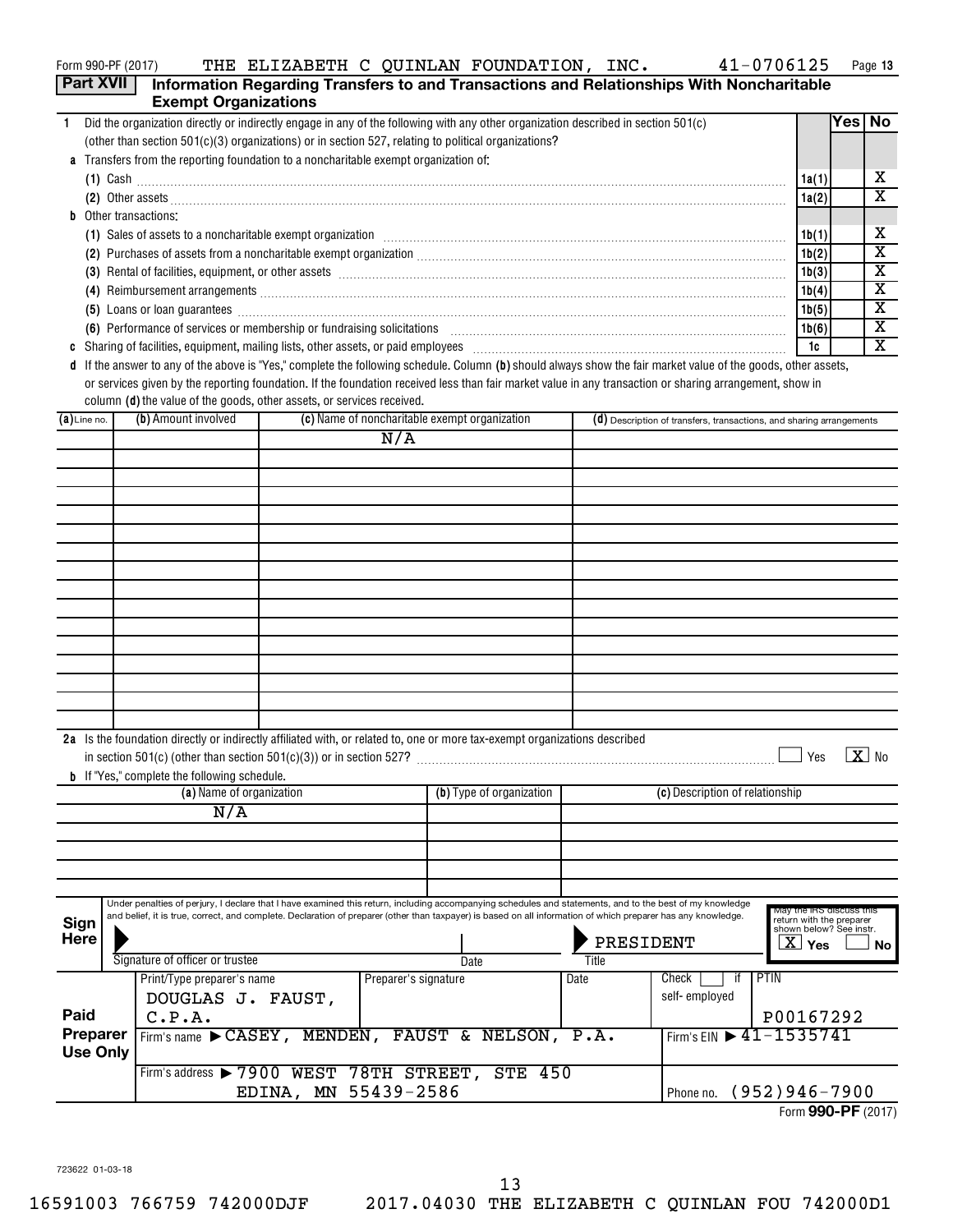| $FORM 990-PF$                                                                            |                                            | DIVIDENDS AND INTEREST FROM SECURITIES |                                      | <b>STATEMENT</b><br>1                      |
|------------------------------------------------------------------------------------------|--------------------------------------------|----------------------------------------|--------------------------------------|--------------------------------------------|
| <b>GROSS</b><br><b>SOURCE</b><br><b>AMOUNT</b>                                           | CAPITAL<br>GAINS<br><b>DIVIDENDS</b>       | (A)<br><b>REVENUE</b><br>PER BOOKS     | (B)<br>NET INVEST-<br>MENT INCOME    | (C)<br><b>ADJUSTED</b><br>NET INCOME       |
| 6, 249.<br><b>BOND INTEREST</b><br>109,686.<br>DIVIDEND INCOME                           |                                            | 6, 249.<br>$0$ .<br>109,686.<br>0.     | 6, 249.<br>109,686.                  |                                            |
| TO PART I, LINE 4<br>115,935.                                                            |                                            | 0.<br>115,935.                         | 115,935.                             |                                            |
| FORM 990-PF                                                                              | <b>ACCOUNTING FEES</b>                     |                                        |                                      | $\overline{2}$<br><b>STATEMENT</b>         |
| <b>DESCRIPTION</b>                                                                       | (A)<br><b>EXPENSES</b><br>PER BOOKS        | (B)<br>NET INVEST-<br>MENT INCOME      | (C)<br><b>ADJUSTED</b><br>NET INCOME | (D)<br>CHARITABLE<br><b>PURPOSES</b>       |
| <b>ACCOUNTING FEES</b>                                                                   | 7,064.                                     | 0.                                     |                                      | 7,064.                                     |
| TO FORM 990-PF, PG 1, LN 16B                                                             | 7,064.                                     | 0.                                     |                                      | 7,064.                                     |
| FORM 990-PF                                                                              | TAXES                                      |                                        |                                      | 3<br><b>STATEMENT</b>                      |
| <b>DESCRIPTION</b>                                                                       | (A)<br><b>EXPENSES</b><br>PER BOOKS        | (B)<br>NET INVEST-<br>MENT INCOME      | (C)<br>ADJUSTED<br>NET INCOME        | (D)<br>CHARITABLE<br><b>PURPOSES</b>       |
| PAYROLL TAXES<br>EXCISE TAX                                                              | 4,079.<br>20,255.                          | 41.<br>0.                              |                                      | 4,038.<br>20,255.                          |
| TO FORM 990-PF, PG 1, LN 18                                                              | 24,334.                                    | 41.                                    |                                      | 24,293.                                    |
| FORM 990-PF                                                                              | OTHER EXPENSES                             |                                        |                                      | <b>STATEMENT</b><br>4                      |
| DESCRIPTION                                                                              | (A)<br><b>EXPENSES</b><br>PER BOOKS        | (B)<br>NET INVEST-<br>MENT INCOME      | (C)<br>ADJUSTED<br>NET INCOME        | (D)<br><b>CHARITABLE</b><br>PURPOSES       |
| TELEPHONE<br><b>INSURANCE</b><br><b>SUPPLIES</b><br>MISCELLANEOUS<br>MEETINGS & SEMINARS | 1,336.<br>1,362.<br>1,292.<br>175.<br>131. | 134.<br>136.<br>129.<br>18.<br>13.     |                                      | 1,202.<br>1,226.<br>1,163.<br>157.<br>118. |
| TO FORM 990-PF, PG 1, LN 23                                                              | 4,296.                                     | 430.                                   |                                      | 3,866.                                     |

16591003 766759 742000DJF 2017.04030 THE ELIZABETH C QUINLAN FOU 742000D1

STATEMENT(S) 1, 2, 3, 4

 <sup>14</sup>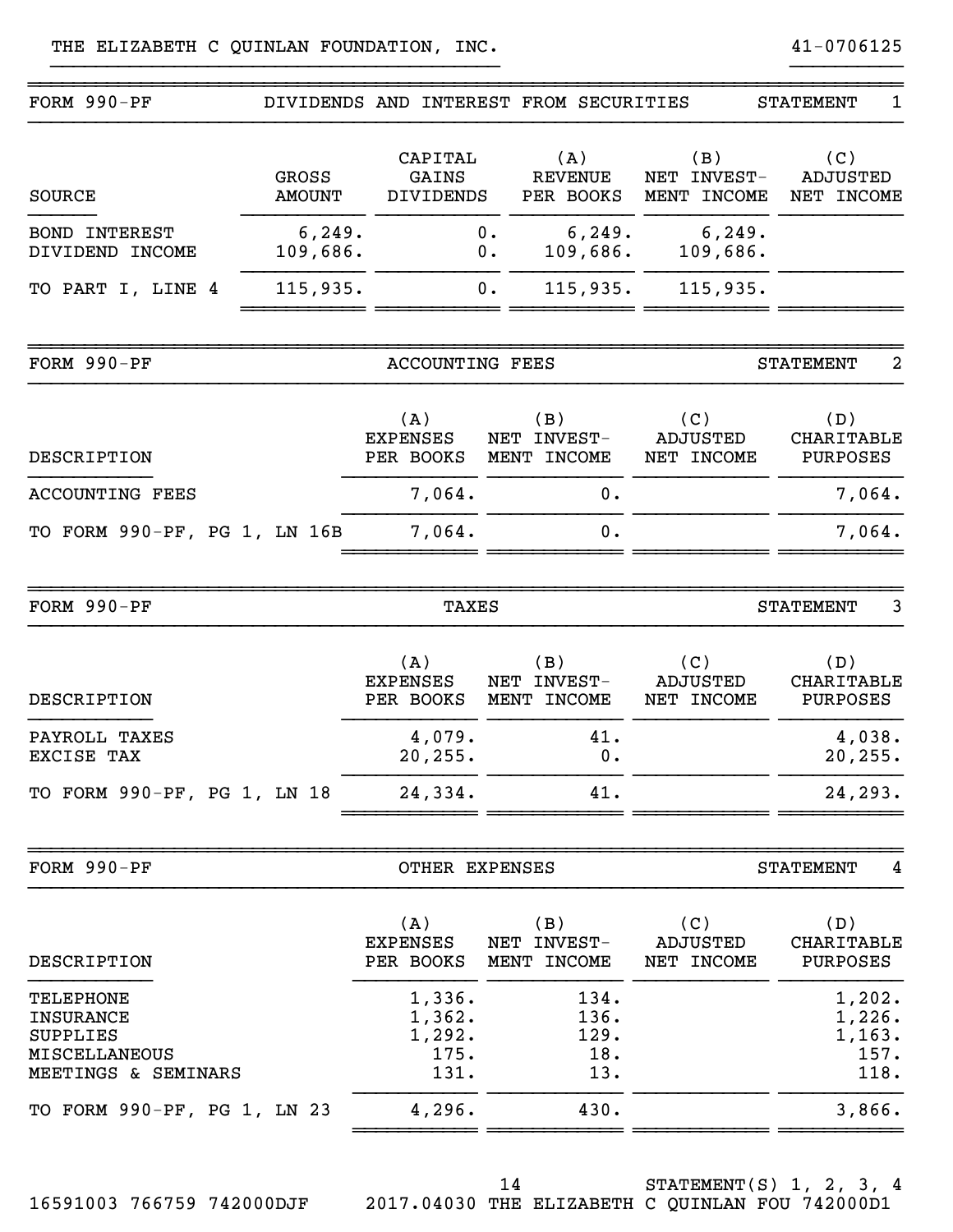| FORM 990-PF                                      |                   |                       | U.S. AND STATE/CITY GOVERNMENT OBLIGATIONS | 5<br><b>STATEMENT</b>              |
|--------------------------------------------------|-------------------|-----------------------|--------------------------------------------|------------------------------------|
| DESCRIPTION                                      | U.S.<br>GOV'T     | <b>OTHER</b><br>GOV'T | <b>BOOK VALUE</b>                          | <b>FAIR MARKET</b><br><b>VALUE</b> |
| U.S.AND STATE GOVERNMENT<br>OBLIGATIONS          | X                 |                       | 212, 362.                                  | 212, 362.                          |
| TOTAL U.S. GOVERNMENT OBLIGATIONS                |                   |                       | 212,362.                                   | 212,362.                           |
| TOTAL STATE AND MUNICIPAL GOVERNMENT OBLIGATIONS |                   |                       |                                            |                                    |
| TOTAL TO FORM 990-PF, PART II, LINE 10A          |                   |                       | 212, 362.                                  | 212,362.                           |
| FORM 990-PF                                      | CORPORATE STOCK   |                       |                                            | 6<br><b>STATEMENT</b>              |
| DESCRIPTION                                      |                   |                       | <b>BOOK VALUE</b>                          | <b>FAIR MARKET</b><br><b>VALUE</b> |
| INVESTMENTS - CORPORATE STOCK                    |                   |                       | 272,384.                                   | 272,384.                           |
| TOTAL TO FORM 990-PF, PART II, LINE 10B          |                   |                       | 272,384.                                   | 272,384.                           |
| FORM 990-PF                                      | OTHER INVESTMENTS |                       |                                            | <b>STATEMENT</b><br>7              |
| DESCRIPTION                                      | METHOD            | VALUATION             | <b>BOOK VALUE</b>                          | <b>FAIR MARKET</b><br><b>VALUE</b> |
| INVESTMENTS - MUTUAL FUNDS                       | <b>COST</b>       |                       | 4,977,787.                                 | 4,977,787.                         |
| TOTAL TO FORM 990-PF, PART II, LINE 13           |                   |                       | 4,977,787.                                 | 4,977,787.                         |
|                                                  |                   |                       |                                            |                                    |

}}}}}}}}}}}}}}}}}}}}}}}}}}}}}}}}}}}}}}}} }}}}}}}}}}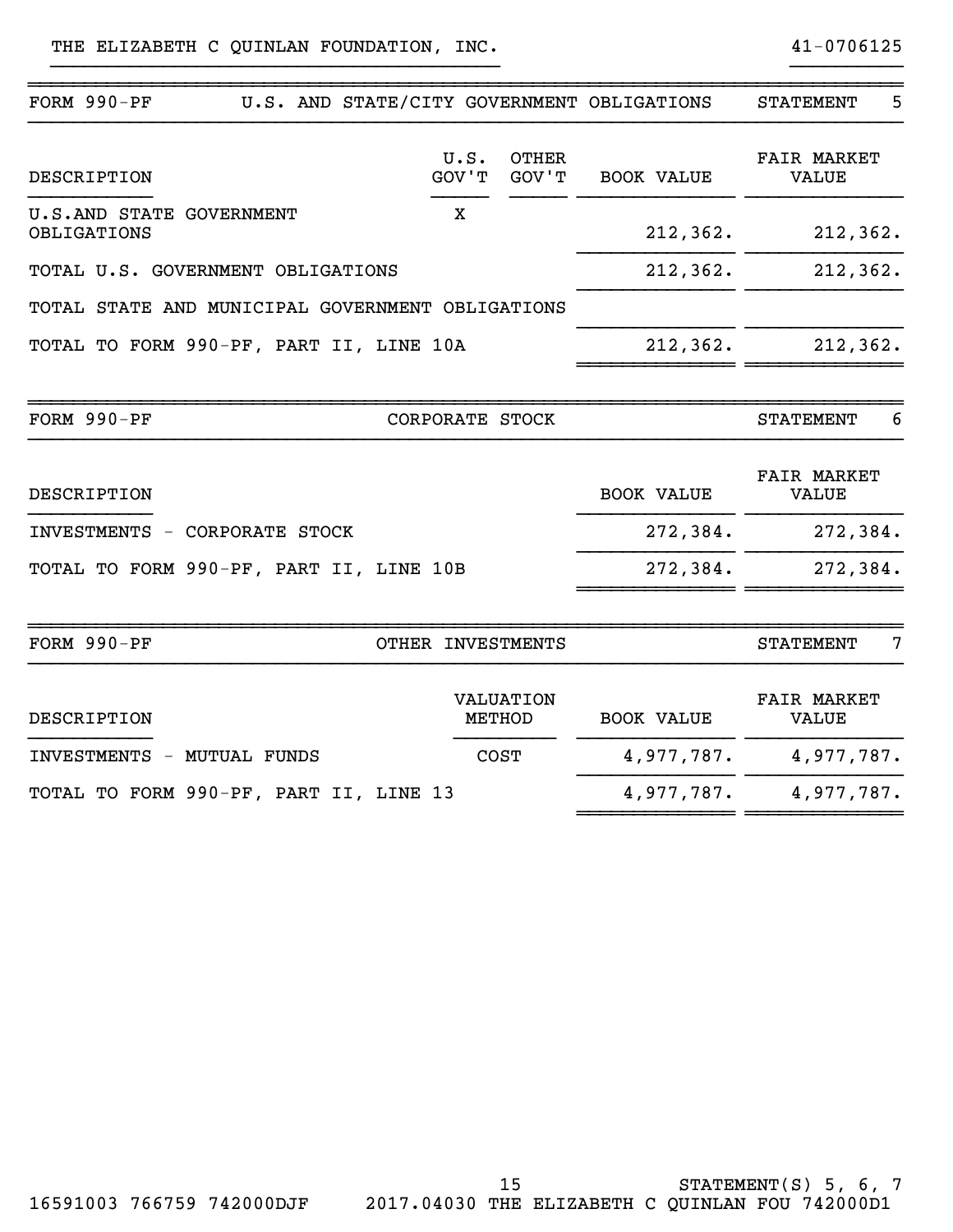## THE ELIZABETH C QUINLAN FOUNDATION, INC. 41-0706125

| FORM 990-PF PART VIII - LIST OF OFFICERS, DIRECTORS STATEMENT<br>8<br>TRUSTEES AND FOUNDATION MANAGERS            |                                    |         |                 |                             |  |  |
|-------------------------------------------------------------------------------------------------------------------|------------------------------------|---------|-----------------|-----------------------------|--|--|
| TITLE AND COMPEN-<br>NAME AND ADDRESS TITLE AND COMPEN- BEN FLAN BATENCE                                          | TITLE AND COMPEN- BEN PLAN EXPENSE |         | <b>EMPLOYEE</b> |                             |  |  |
| LUCIA LAHIFF CRANE PRESIDENT/TREASURER/TRUSTE<br>801 TWELVE OAKS CENTER DRIVE SUITE<br>805 B<br>WAYZATA, MN 55391 | 5.00                               |         | 0. 0.           | $\overline{\phantom{a}}$ 0. |  |  |
| VICE PRES/TRUSTEE<br>KATHLEEN L BUDGE<br>801 TWELVE OAKS CENTER DRIVE SUITE<br>805 B<br>WAYZATA, MN 55391         | 1.00                               |         | 0.<br>$0$ .     | $\overline{\phantom{a}}$ 0. |  |  |
| KATHLEEN LESLIE<br>801 TWELVE OAKS CENTER DRIVE SUITE<br>805 B<br>WAYZATA, MN 55391                               | SECRETARY/TRUSTEE<br>1.00          | 0.      | $0$ .           | 0.                          |  |  |
| VINCENT GRUNDMAN<br>801 TWELVE OAKS CENTER DRIVE SUITE<br>805 B<br>WAYZATA, MN 55391                              | <b>TRUSTEE</b><br>1.00             | 0.      | $0$ .           | 0.                          |  |  |
| MARIANNA GEIS<br>801 TWELVE OAKS CENTER DRIVE SUITE<br>805 B<br>WAYZATA, MN 55391                                 | <b>TRUSTEE</b><br>1.00             | 0.      | $0$ .           | 0.                          |  |  |
| KATHRYN H. IVERSON<br>801 TWELVE OAKS CENTER DRIVE SUITE<br>805 B<br>WAYZATA, MN 55391                            | <b>FOUNDATION MANAGER</b><br>26.00 | 52,503. | 0.              | 0.                          |  |  |
| <b>BRIAN BUDGE</b><br>801 TWELVE OAKS CENTER DRIVE SUITE<br>805 B<br>WAYZATA, MN 55391                            | <b>TRUSTEE</b><br>1.00             | 0.      | $0$ .           | 0.                          |  |  |
| TOTALS INCLUDED ON 990-PF, PAGE 6, PART VIII                                                                      |                                    | 52,503. | 0.              | 0.                          |  |  |

}}}}}}}}}}}}}}}}}}}}}}}}}}}}}}}}}}}}}}}} }}}}}}}}}}

STATEMENT(S) 8 16591003 766759 742000DJF 2017.04030 THE ELIZABETH C QUINLAN FOU 742000D1 16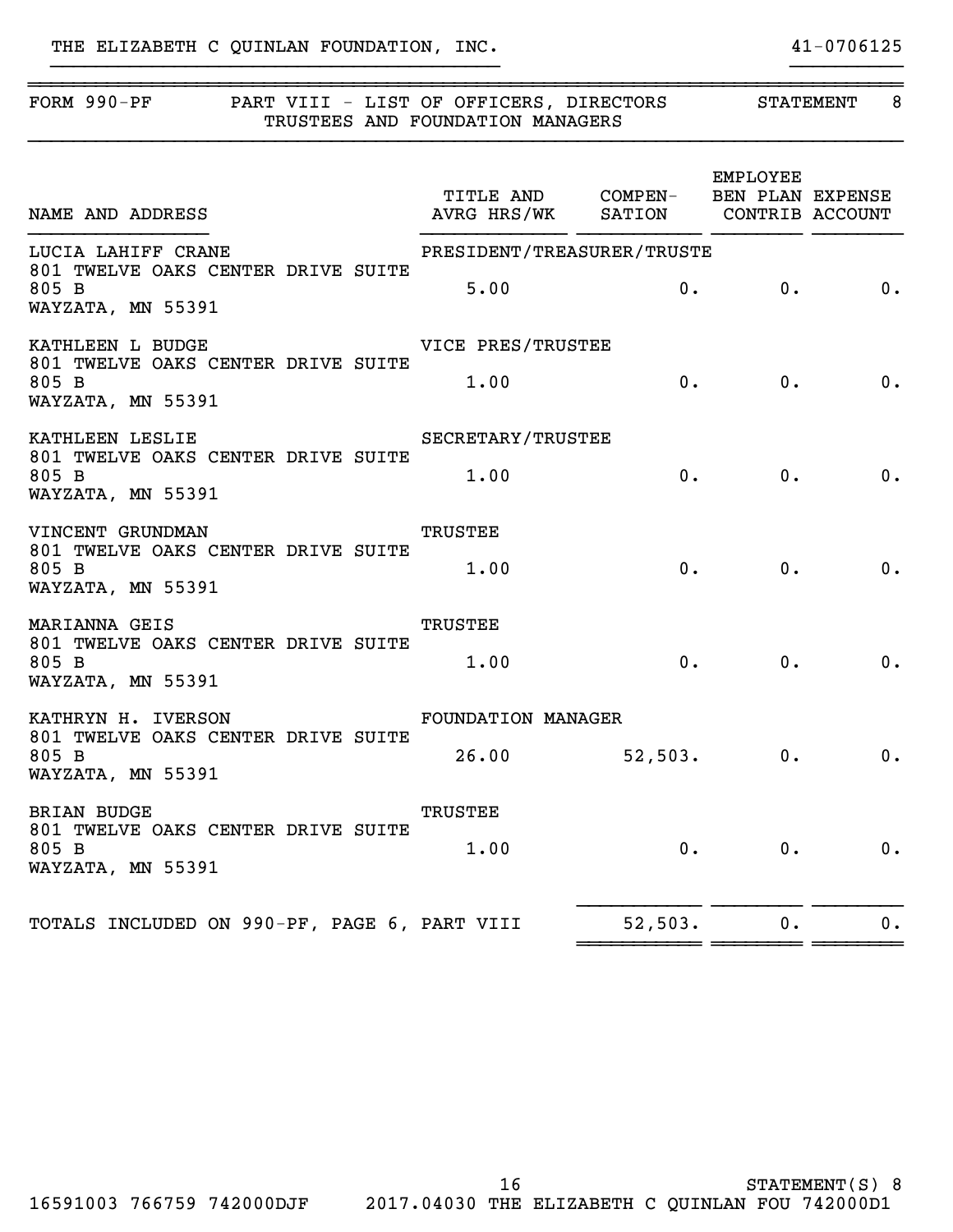FORM 990-PF GRANT APPLICATION SUBMISSION INFORMATION STATEMENT 9 PART XV, LINES 2A THROUGH 2D

NAME AND ADDRESS OF PERSON TO WHOM APPLICATIONS SHOULD BE SUBMITTED }}}}}}}}}}}}}}}}}}}}}}}}}}}}}}}}}}}}}}}}}}}}}}}}}}}}}}}}}}}}}}}}}}}

~~~~~~~~~~~~~~~~~~~~~~~~~~~~~~~~~~~~~~~~~~~~~~~~~~~~~~~~~~~~~~~~~~~~~~~~~~~~~~

}}}}}}}}}}}}}}}}}}}}}}}}}}}}}}}}}}}}}}}} }}}}}}}}}}

}}}}}}}}}}}}}}}}}}}}}}}}}}}}}}}}}}}}}}}}}}}}}}}}}}}}}}}}}}}}}}}}}}}}}}}}}}}}}}

LUCIA LAHIFF CRANE - THE ELIZABETH C QUINLAN FOUNDATION 801 TWELVE OAKS CENTER DRIVE, SUITE 805B WAYZATA, MN 55391

### TELEPHONE NUMBER }}}}}}}}}}}}}}}}

952-475-1550

### FORM AND CONTENT OF APPLICATIONS }}}}}}}}}}}}}}}}}}}}}}}}}}}}}}}}

APPLICATION LETTER STATING NEED, CHARITABLE PURPOSE AND PROOF OF TAX EXEMPTION. THE FOUNDATION WILL ALSO ACCEPT THE MINNESOTA UNIFORM APPLICATION. APPLICATIONS CAN ALSO BE SUBMITTED BY EMAIL: KIVERSON@ELIZABETHQUINLANFOUNDATION.ORG

A LETTER OF INQUIRY PRIOR TO JUNE 30 FOR AN ORGANIZATION NOT FUNDED WITHIN THE LAST 5 YEARS.

}}}}}}}}}}}}}}}}}}}}}}}}}}}}}}}}}}}}}}}}}}}}}}}}}}}}}}}}}}}}}}}}}}}}}}}}}}}}

### ANY SUBMISSION DEADLINES }}}}}}}}}}}}}}}}}}}}}}}}

SEPTEMBER 1 FULL REQUEST **120 IUNE 30 LETTER OF INQUIRY** 

### RESTRICTIONS AND LIMITATIONS ON AWARDS }}}}}}}}}}}}}}}}}}}}}}}}}}}}}}}}}}}}}}

MUST BE LOCATED IN MINNESOTA, NO GRANTS AWARDED TO INDIVIDUALS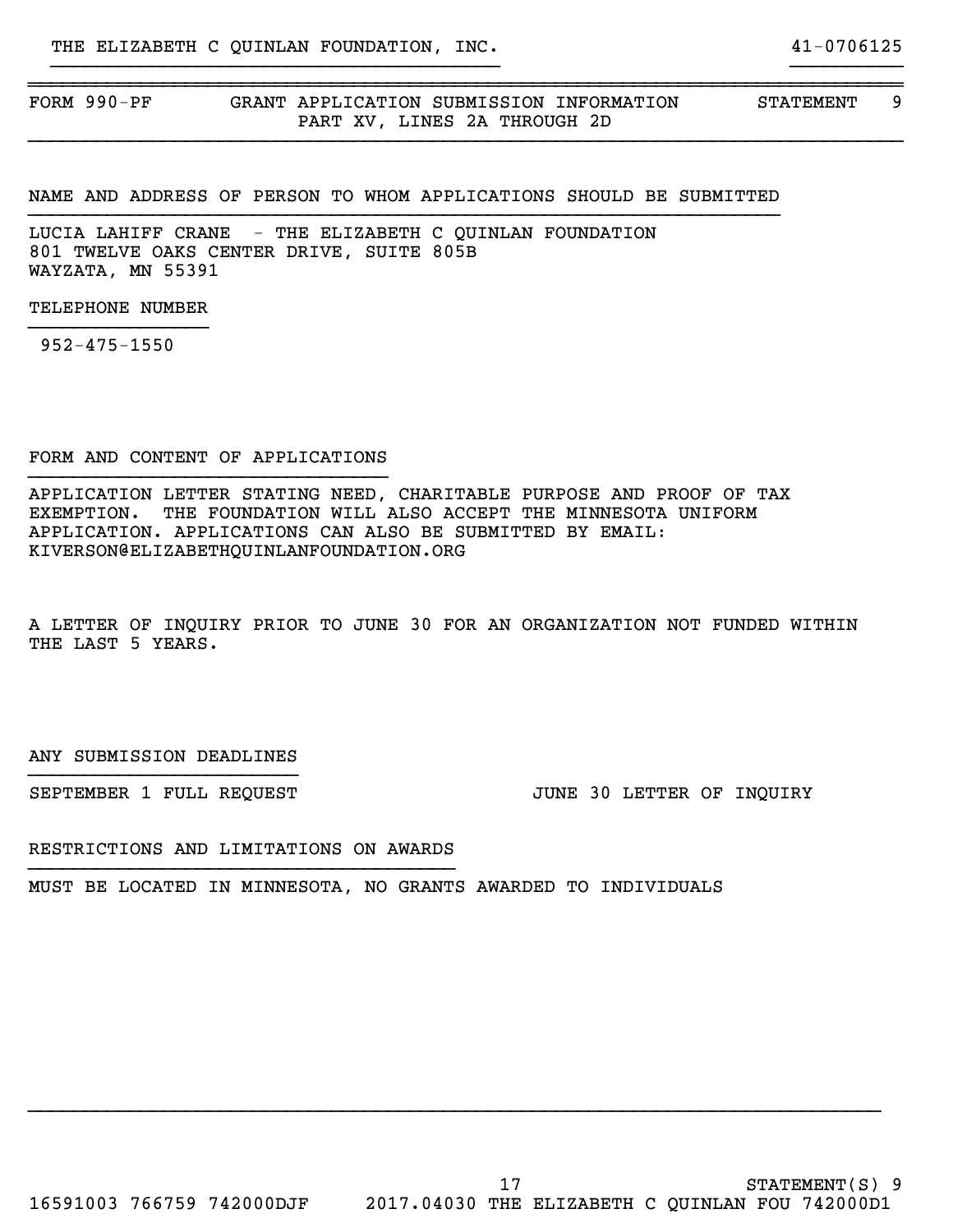#### **THE ELIZABETH C. QUINLAN FOUNDATION, INC. SCHEDULES OF DONATIONS AND APPROPRIATIONS Form 990-PF Part XV 41-0706125**

|                                                   | <b>Relationship to</b><br><b>Substantial</b> | Foundation<br>Status of | <b>Purpose</b><br>of Grant/ |       |       |
|---------------------------------------------------|----------------------------------------------|-------------------------|-----------------------------|-------|-------|
|                                                   | Contributor                                  | Recipient               | Contribution                | 2016  | 2017  |
| <b>Arts and Humanities</b>                        |                                              |                         |                             |       |       |
| <b>Charities Review Council</b>                   | None                                         | <b>Public Charity</b>   | Operating                   | 1,000 | 1,000 |
| 2324 University Ave W                             |                                              |                         |                             |       |       |
| St. Paul, MN 55114                                |                                              |                         |                             |       |       |
| Children's Theatre Company                        | None                                         | <b>Public Charity</b>   | Program                     | 2,000 | 2,000 |
| 2400 Third Ave S                                  |                                              |                         |                             |       |       |
| Mpls., MN 55404                                   |                                              |                         |                             |       |       |
| Giving Voice Initiative                           | None                                         | <b>Public Charity</b>   | Operating                   | 5,000 | 5,000 |
| 4627 Bruce Ave S                                  |                                              |                         |                             |       |       |
| Edina, MN 55424                                   |                                              |                         |                             |       |       |
| <b>Graywolf Press</b>                             | None                                         | <b>Public Charity</b>   | Operating                   | 2,000 | 2,000 |
| 250 Third Ave N, Suite 600                        |                                              |                         |                             |       |       |
| Mpls., MN 55401                                   |                                              |                         |                             |       |       |
| <b>Guthrie Theater</b>                            | None                                         | <b>Public Charity</b>   | Operating                   | 3,000 | 3,000 |
| 818 South 2nd Street                              |                                              |                         |                             |       |       |
| Mpls., MN 55415                                   |                                              |                         |                             |       |       |
| Hennepin History Museum                           | None                                         | <b>Public Charity</b>   | Operating                   | 2,000 | 2,000 |
| 2303 Third Ave S                                  |                                              |                         |                             |       |       |
| Mpls., MN 55404                                   |                                              |                         |                             |       |       |
| Hill Museum and Manuscript Library                | None                                         | <b>Public Charity</b>   | Program                     |       | 9,828 |
| St. John's University                             |                                              |                         |                             |       |       |
| P.O. Box 7300                                     |                                              |                         |                             |       |       |
| Collegeville, MN 56321                            |                                              |                         |                             |       |       |
| The Jungle Theater                                | None                                         | <b>Public Charity</b>   | Operating                   | 2,000 | 2,000 |
| 2951 Lyndale Ave                                  |                                              |                         |                             |       |       |
| Mpls., MN 55408                                   |                                              |                         |                             |       |       |
| The Loft Literary Center                          | None                                         | <b>Public Charity</b>   | Operating                   | 2,000 | 2,000 |
| 1011 Washington Ave, Ste 200                      |                                              |                         |                             |       |       |
| Mpls., MN 55415                                   |                                              |                         |                             |       |       |
| The Lyra Baroque Orchestra                        | None                                         | <b>Public Charity</b>   | Operating                   | 1,000 | 1,000 |
| 275 East Fourth St # 280                          |                                              |                         |                             |       |       |
| St. Pau, MN 55101                                 |                                              |                         |                             |       |       |
| MacPhail Center for Music                         | None                                         | <b>Public Charity</b>   | Program                     | 2,000 | 2,000 |
| 501 Second Street South                           |                                              |                         |                             |       |       |
| Mpls., MN 55401                                   |                                              |                         |                             |       |       |
| Minneapolis Institute of Arts                     | None                                         | <b>Public Charity</b>   | Operating                   | 3,000 | 3,000 |
| 2400 Third Ave S                                  |                                              |                         |                             |       |       |
| Mpls., MN 55404<br>Minnesota Children's Museum    | None                                         |                         |                             |       | 2,000 |
|                                                   |                                              | <b>Public Charity</b>   | Program                     | 2,000 |       |
| 10 West 7th St                                    |                                              |                         |                             |       |       |
| St. Paul, MN 55102                                |                                              |                         |                             |       |       |
| Minnesota Council on Foundations                  | None                                         | <b>Public Charity</b>   | Operating                   | 495   |       |
| 800 Washington Ave N, #703                        |                                              |                         |                             |       |       |
| Mpls., MN 55401                                   | None                                         |                         |                             |       | 1,000 |
| Minnesota Historical Society<br>345 Kellogg Blvd  |                                              | <b>Public Charity</b>   | Operating                   | 1,000 |       |
|                                                   |                                              |                         |                             |       |       |
| St. Paul, MN 55102<br>Minnesota Opera             | None                                         |                         |                             |       | 3,000 |
| 620 N First St                                    |                                              | <b>Public Charity</b>   | Operating                   | 3,000 |       |
| Mpls., MN 55401                                   |                                              |                         |                             |       |       |
| Minnesota Orchestral Association                  | None                                         |                         |                             |       |       |
|                                                   |                                              | <b>Public Charity</b>   | Operating                   | 3,000 | 3,000 |
| 1111 Nicollet Mall                                |                                              |                         |                             |       |       |
| Mpls., MN 55403                                   |                                              |                         |                             |       |       |
| Minnesota Public Radio                            | None                                         | <b>Public Charity</b>   | Operating                   | 2,000 | 2,000 |
| 480 Cedar Street<br>St. Paul, MN 55101            |                                              |                         |                             |       |       |
|                                                   |                                              |                         |                             |       |       |
| Penumbra Theatre Company<br>270 North Kent Street | None                                         | <b>Public Charity</b>   | Operating                   |       | 2,000 |
|                                                   |                                              |                         |                             |       |       |
| St. Paul, MN 55102                                | None                                         |                         |                             |       |       |
| The Rose Ensemble                                 |                                              | <b>Public Charity</b>   | Program                     | 3,000 | 1,000 |
| 715 West Fifth Street #314                        |                                              |                         |                             |       |       |
| St. Paul, MN 55102                                |                                              |                         |                             |       |       |
| St. Paul Chamber Orchestra                        | None                                         | <b>Public Charity</b>   | Operating                   | 3,000 | 3,000 |
| 408 St. Peter Street                              |                                              |                         |                             |       |       |
| St. Paul, MN 55102                                |                                              |                         |                             |       |       |
| Science Museum of Minnesota                       | None                                         | <b>Public Charity</b>   | Operating                   | 2,000 | 2,000 |
| 120 West Kellogg Blvd                             |                                              |                         |                             |       |       |
| St. Paul, MN 55102<br>Theater Latte' Da           | None                                         | <b>Public Charity</b>   | Operating                   | 2,000 |       |
|                                                   |                                              |                         |                             |       |       |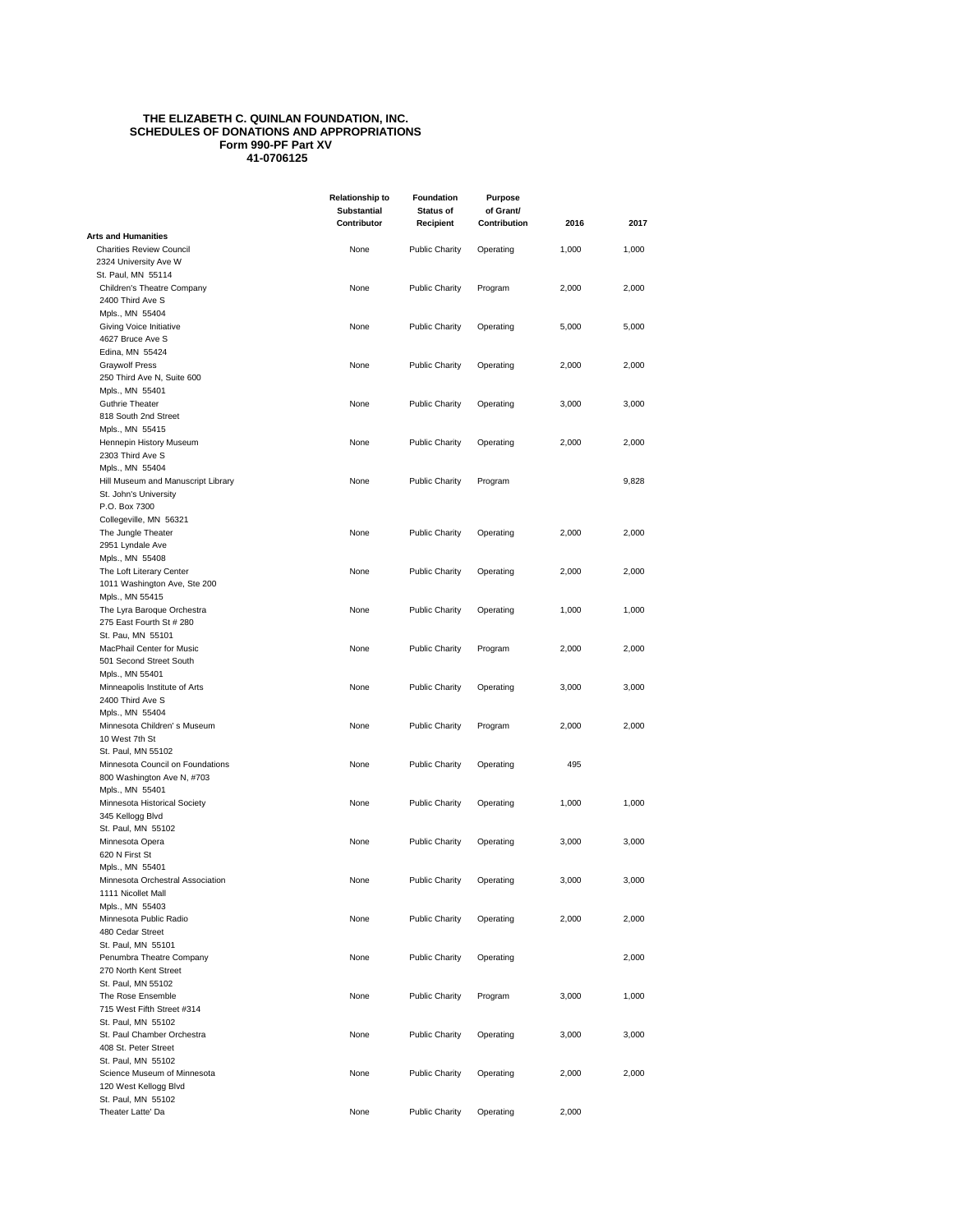| 345 13th Ave NE<br>Minneapolis, MN 55413         |      |                       |           |          |        |
|--------------------------------------------------|------|-----------------------|-----------|----------|--------|
| Twin Cities Public Television<br>172 E Fourth St | None | <b>Public Charity</b> | Operating | 3.000    | 3.000  |
| St. Paul. MN 55101                               |      |                       |           |          |        |
| <b>Total Arts and Humanities</b>                 |      |                       |           | \$49.495 | 56.828 |

**RELIGIOUS**

| The Basilica Landmark                                         | None | <b>Public Charity</b> | Operating | 5,000       | 5,000       |
|---------------------------------------------------------------|------|-----------------------|-----------|-------------|-------------|
| PO Box 50070                                                  |      |                       |           |             |             |
| Mpls., MN 55405                                               |      |                       |           |             |             |
| <b>Total Religious</b>                                        |      |                       |           | \$<br>5,000 | \$<br>5,000 |
|                                                               |      |                       |           |             |             |
| SOCIAL, HEALTH AND WELFARE                                    |      |                       |           |             |             |
| <b>Ampersand Families</b>                                     | None | <b>Public Charity</b> | Operating | 2,000       | 2,000       |
| 1700 Second Street NE                                         |      |                       |           |             |             |
| Mpls., MN 55413                                               |      |                       |           |             |             |
| Assistance League Minneapolis/St. Paul                        | None | <b>Public Charity</b> | Program   | 1,000       | 1,000       |
| 6416 Penn Ave                                                 |      |                       |           |             |             |
| Richfield, MN 55423<br>The Bridge for Youth                   |      |                       |           |             |             |
| 2200 Emerson Ave                                              | None | <b>Public Charity</b> | Operating | 3,000       | 3,000       |
| Mpls., MN 55405                                               |      |                       |           |             |             |
| Catholic Charities of the Archdiocese of St. Paul-Minneapolis | None | <b>Public Charity</b> | operating | 15,500      | 15,000      |
| 1200 2nd Ave S                                                |      |                       |           |             |             |
| Mpls., MN 55403-2500                                          |      |                       |           |             |             |
| Catholic Eldercare                                            | None | <b>Public Charity</b> | Operating | 5,000       | 5,000       |
| 817 Main Street NE                                            |      |                       |           |             |             |
| Mpls., MN 55403                                               |      |                       |           |             |             |
| Centro Guadalupano                                            | None | <b>Public Charity</b> | Operating | 1,000       | 1,000       |
| 2424 18th Ave S                                               |      |                       |           |             |             |
| Mpls., MN 55404                                               |      |                       |           |             |             |
| Children's Law Center                                         | None | <b>Public Charity</b> | Operating | 2,000       |             |
| 450 Syndicate St                                              |      |                       |           |             |             |
| St. Paul, MN 55104                                            |      |                       |           |             |             |
| <b>English Learning Center</b>                                | None | <b>Public Charity</b> | Operating | 2,000       | 2,000       |
| 2315 Chicago Ave                                              |      |                       |           |             |             |
| Mpls., MN 55404                                               |      |                       |           |             |             |
| The Family Partnership                                        | None | <b>Public Charity</b> | Program   | 3,000       | 3,000       |
| 414 South 8th street                                          |      |                       |           |             |             |
| Minneapolis, MN 55404                                         |      |                       |           |             |             |
| Friends of the Hennepin County Library                        | None | <b>Public Charity</b> | Program   |             | 1,000       |
| 300 Nicollet Mall                                             |      |                       |           |             |             |
| Mpls., MN 55401                                               |      |                       |           |             |             |
| Girl Scouts Minnesota & Wisconsin River Valleys               | None | <b>Public Charity</b> | Operating | 2,000       | 2,000       |
| 400 Robert St<br>St. Paul, MN 55107                           |      |                       |           |             |             |
| Greater Minneapolis Crisis Nursery                            | None | <b>Public Charity</b> | Operating | 2,000       | 2,000       |
| 4544 4th Ave S                                                |      |                       |           |             |             |
| Mpls., MN 55419                                               |      |                       |           |             |             |
| Greater Twin Cities United Way                                | None | <b>Public Charity</b> | Operating | 15,000      | 15,000      |
| 404 South 8th St                                              |      |                       |           |             |             |
| Mpls., MN 55404                                               |      |                       |           |             |             |
| Guild Incorporated                                            | None | <b>Public Charity</b> | Operating | 3,000       | 3,000       |
| 130 S Wabasha St                                              |      |                       |           |             |             |
| St. Paul, MN 55107                                            |      |                       |           |             |             |
| Hearts and Hands MN                                           | None | <b>Public Charity</b> | Operating | 2,000       |             |
| 4021 Vernon Ave S                                             |      |                       |           |             |             |
| Mpls., MN 55416                                               |      |                       |           |             |             |
| The Jeremiah Program                                          | None | Public Charity        | Operating | 3,000       | 3,000       |
| 1510 Laurel St                                                |      |                       |           |             |             |
| Mpls., MN 55403                                               |      |                       |           |             |             |
| Little Brothers - Friends of the Elderly                      | None | <b>Public Charity</b> | Operating | 2,000       | 2,000       |
| 1845 East Lake Street                                         |      |                       |           |             |             |
| Minneapolis, MN 55407                                         |      |                       |           |             |             |
| National Alliance on Mental Illness - MN                      | None | <b>Public Charity</b> | Operating |             | 5,000       |
| 800 Transfer Rd, Suite 31                                     |      |                       |           |             |             |
| St. Paul, MN 55114                                            | None | <b>Public Charity</b> | Operating | 3,000       | 3,000       |
| Our Lady of Peace<br>2076 St. Anthony Ave                     |      |                       |           |             |             |
|                                                               |      |                       |           |             |             |